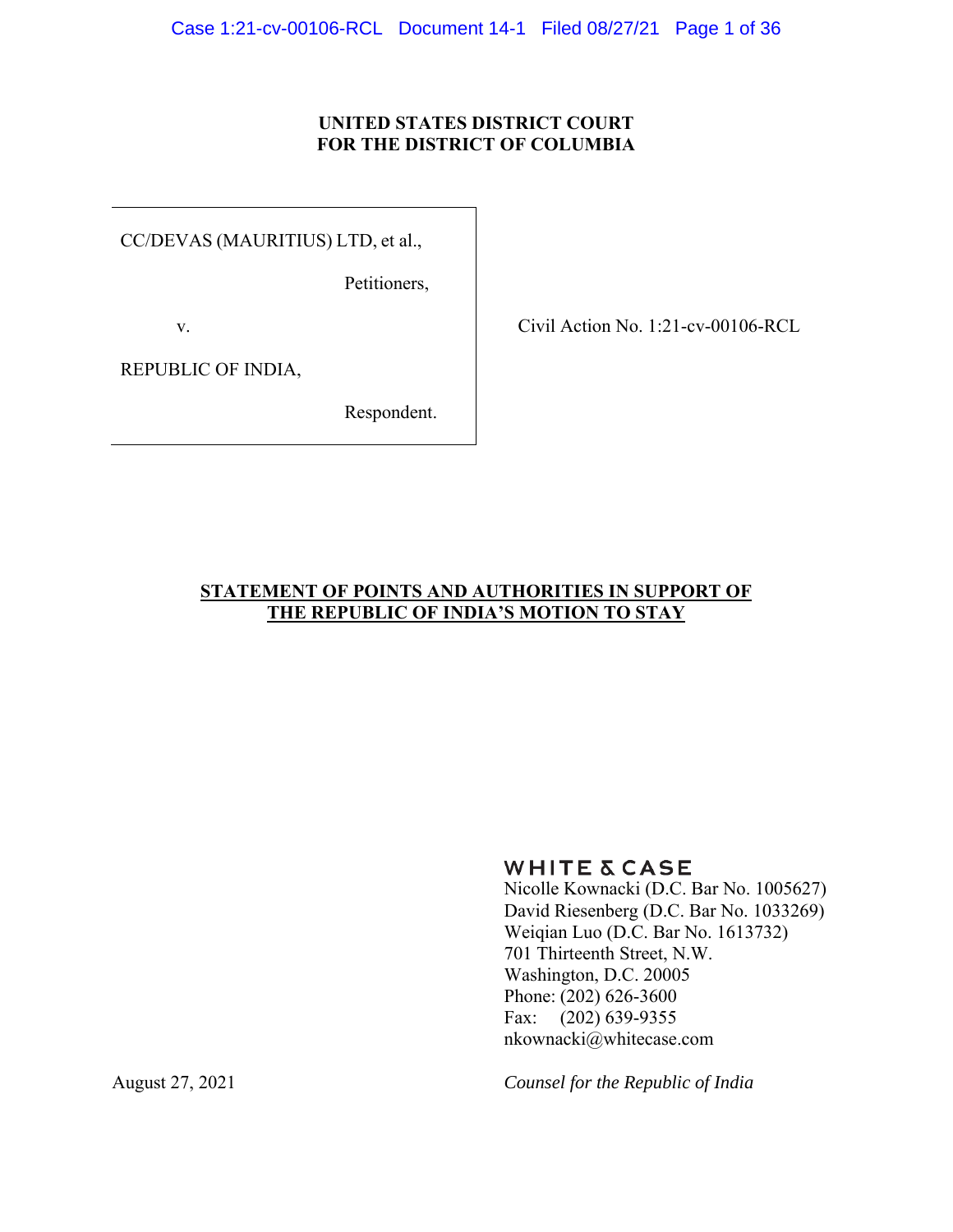# **TABLE OF CONTENTS**

|      | А. |                                                                               |  |  |
|------|----|-------------------------------------------------------------------------------|--|--|
|      | Β. | The 2011 Termination Based on India's National Security Requirements 10       |  |  |
|      | C. |                                                                               |  |  |
|      | D. |                                                                               |  |  |
|      | Е. |                                                                               |  |  |
|      | F. | Parallel Litigation in Australia, Belgium, England, France, and Luxembourg 17 |  |  |
|      |    |                                                                               |  |  |
| Ι.   |    |                                                                               |  |  |
| П.   |    |                                                                               |  |  |
| III. |    |                                                                               |  |  |
|      |    |                                                                               |  |  |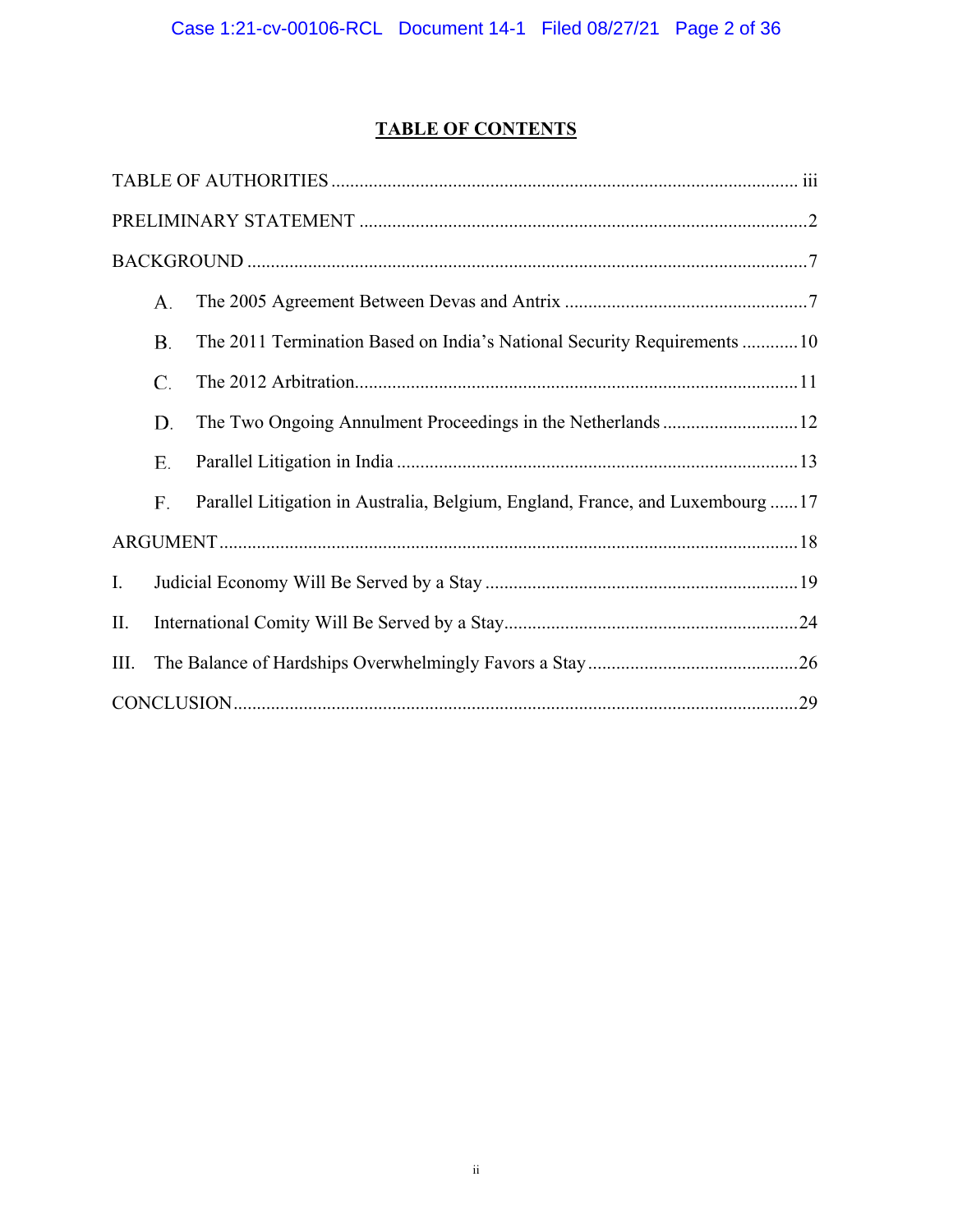## **TABLE OF AUTHORITIES**

## **Page(s)**

## **CASES**

| 9REN Holding S.A.R.L. v. Kingdom of Spain,                                                                                                                                 |
|----------------------------------------------------------------------------------------------------------------------------------------------------------------------------|
| No. 19-CV-1871 (TSC), 2020 U.S. Dist. LEXIS 180117                                                                                                                         |
| Am. Life Ins. Co. v. Stewart,                                                                                                                                              |
|                                                                                                                                                                            |
| Animal Sci. Prods. v. Hebei Welcome Pharm. Co.,                                                                                                                            |
| Baker Marine, Ltd. v. Chevron, Ltd.,                                                                                                                                       |
| Belize Soc. Dev. Ltd. v. Gov't of Belize,                                                                                                                                  |
| Boger v. Citrix Sys.,<br>No. 8:19-cv-01234-PX, 2020 U.S. Dist. LEXIS 71072                                                                                                 |
| Caribbean Trading & Fid. Corp. v. Nigerian Nat'l Petroleum Corp.,<br>No. 90-CV-4169(JFK), 1990 U.S. Dist. LEXIS 17198                                                      |
| Cef Energia, B.V. v. Italian Republic,                                                                                                                                     |
| No. 19-CV-3443 (KBJ), 2020 U.S. Dist. LEXIS 130291                                                                                                                         |
| Clinton v. Jones,                                                                                                                                                          |
| Corporación Mexicana de Mantenimiento Integral. S. de R.L. de C.V. v. Pemex<br>Exploración y Producción (Corporación Mexicana),<br>No. 10-4656, 2012 U.S. App. LEXIS 27054 |
|                                                                                                                                                                            |
| Consorcio Rive S.A. de C.V. v. Briggs of Cancun, Inc.,<br>No. 99-CV-2204, 2000 U.S. Dist. LEXIS 899                                                                        |
|                                                                                                                                                                            |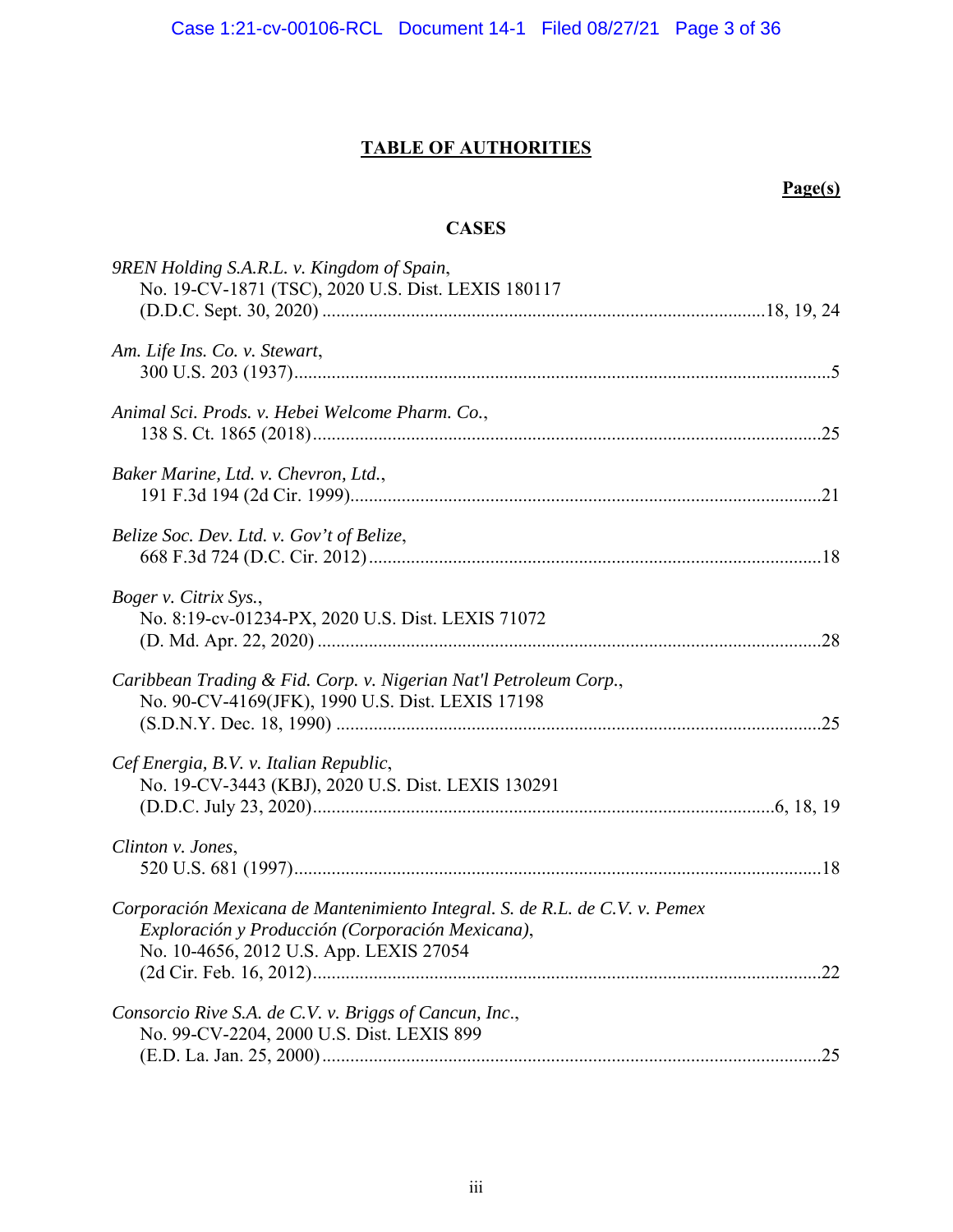| CPConstruction Pioneers Baugesellschaft Anstalt v. Gov't of Republic of Ghana,                                |  |
|---------------------------------------------------------------------------------------------------------------|--|
| Cube Infrastructure Fund v. Kingdom of Spain,                                                                 |  |
| Devas v. Air India,                                                                                           |  |
| Divx, LLC v. Netflix, Inc.,<br>No. CV 19-1606 PSG, 2020 U.S. Dist. LEXIS 100327                               |  |
| Fertilizer Corp. of India v. IDI Mgmt., Inc.,                                                                 |  |
| Eiser Infrastructure Ltd. v. Kingdom of Spain,                                                                |  |
| Getma Int'l v. Republic of Guinea,                                                                            |  |
| Getma Int'l v. Republic of Guinea,                                                                            |  |
| Gretton Ltd. v. Republic of Uzbekistan.,<br>No. 18-CV-1755 (JEB), 2019 U.S. Dist. LEXIS 18990                 |  |
| <i>*Hulley Enters. v. Russian Fed'n ("Hulley P"),</i>                                                         |  |
| <i>*Hulley Enters. v. Russian Fed'n ("Hulley II"),</i>                                                        |  |
| IBT/HERE Employee Representatives' Council v. Gate Gourmet Div. Ams.,                                         |  |
| Infrared Envtl. Infrastructure GP Ltd. v. Kingdom of Spain,<br>No. 20-817 (JDB), 2021 U.S. Dist. LEXIS 120489 |  |
| Infrastructure Servs. Luxembourg S.a.r.l. v. Kingdom of Spain,                                                |  |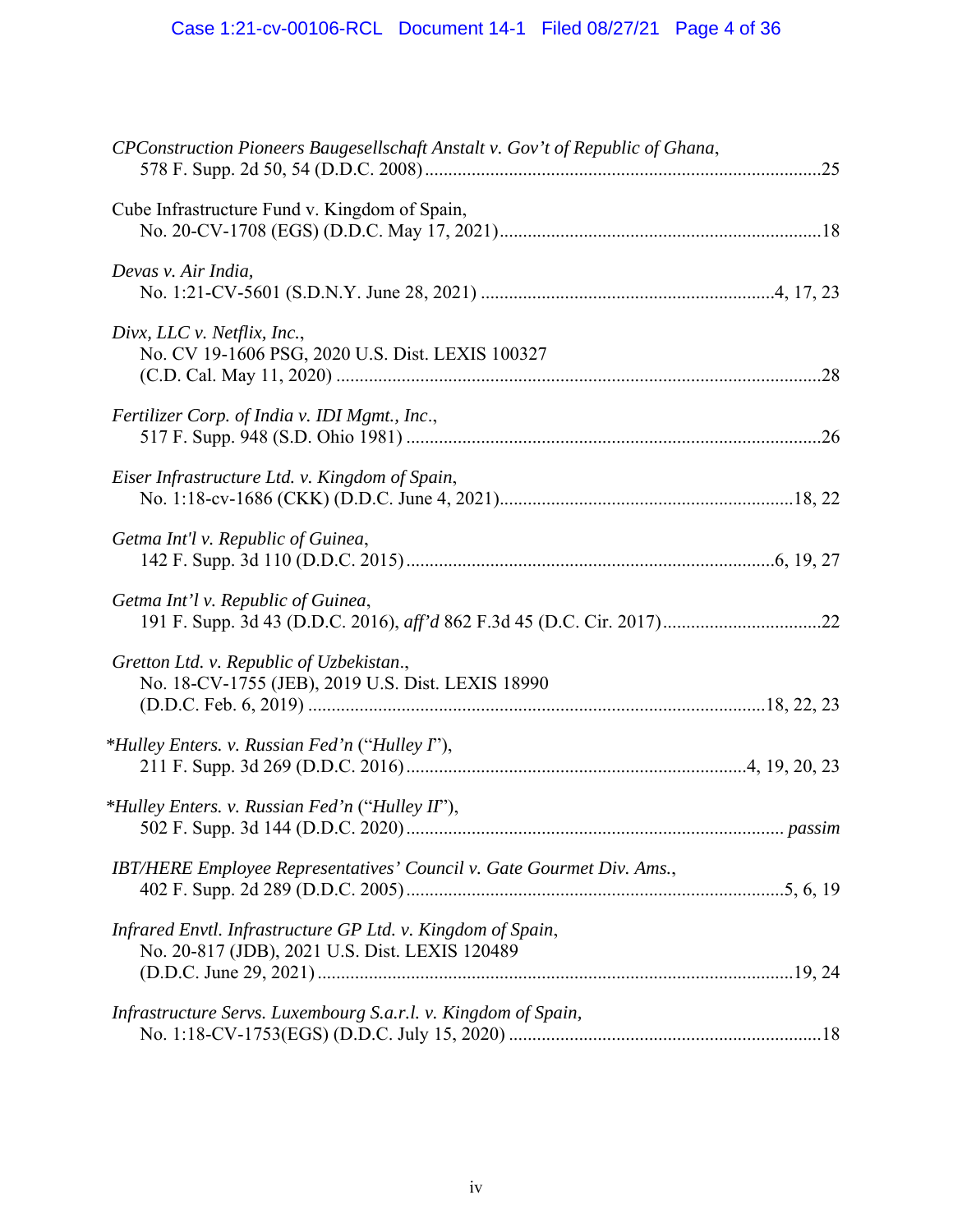| Jorf Lasfar Energy Co., S.C.A. v. AMCI Exp. Corp.,<br>No. 05-CV-0423, 2005 U.S. Dist. LEXIS 34969               |
|-----------------------------------------------------------------------------------------------------------------|
| Karkey Karadeniz v. Islamic Republic of Pakistan,                                                               |
| Laker Airways Ltd. v. Sabena, Belgian World Airlines,                                                           |
| *Landis v. North American Co.,                                                                                  |
| *Masdar Solar & Wind Coop. U.A. v. Kingdom of Spain,                                                            |
| Naegele v. Albers,                                                                                              |
| NextEra Energy Global Holdings B.V. v. Kingdom of Spain,<br>No. 19-CV-1618 (TSC), 2020 U.S. Dist. LEXIS 180119  |
| Novenergia II - Energy & Env't (SCA) v. Kingdom of Spain,<br>No. 18-CV-01148 (TSC), 2020 U.S. Dist. LEXIS 12794 |
| Process & Indus. Devs. v. Fed. Republic of Nigeria ("P&ID"),                                                    |
| Qxmédical, LLC v. Vascular Sols., LLC,<br>No. 17-CV-1969, 2020 U.S. Dist. LEXIS 118305                          |
| *RREEF Infrastructure (G.P.) Ltd. v. Kingdom of Spain,<br>No. 1:19-CV-3783 (CJN), 2021 U.S. Dist. LEXIS 63261   |
| Seneca Nation of Indians v. U.S. Dep't of Health & Human Servs.,                                                |
| Stati v. Republic of Kazakhstan,<br>No. 14-CV-1638 (ABJ) (ZMF),                                                 |
| Stati v. Republic of Kazakhstan,                                                                                |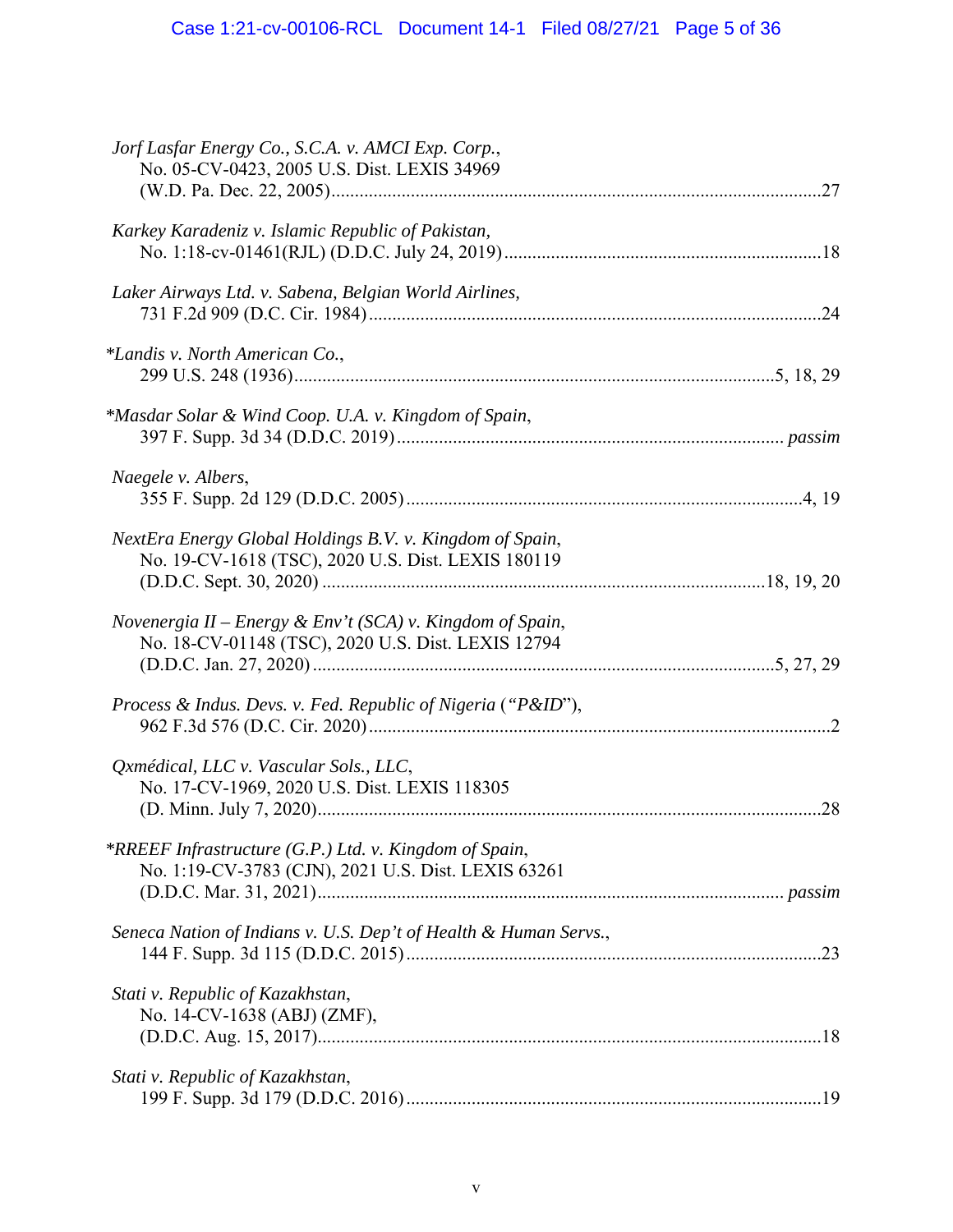| <i>*Termorio S.A. E.S.P. v. Electranta S.P.,</i>                                                        |    |
|---------------------------------------------------------------------------------------------------------|----|
| Thai-Lao Lignite (Thail.) Co. v. Gov't of the Lao People's Democratic Republic,                         |    |
| *Unión Fenosa Gas, S.A. v. Arab Republic of Egypt,<br>No. 18-CV-2395 (JEB), 2020 U.S. Dist. LEXIS 98645 |    |
| Valores Mundiales, S.L. v. Bolivarian Republic of Venezuela,<br>$1:19$ -cv-00046(KBJ)(RMM),             | 18 |

## **STATUTES AND RULES**

## **OTHER AUTHORITIES**

| 1998 Mauritius-India Agreement for the Promotion and Protection of Investments |  |
|--------------------------------------------------------------------------------|--|
|                                                                                |  |
| Convention on the Recognition and Enforcement of Foreign Arbitral Awards,      |  |
|                                                                                |  |
|                                                                                |  |
|                                                                                |  |

\**Authorities upon which counsel chiefly relies are marked with an asterisk.*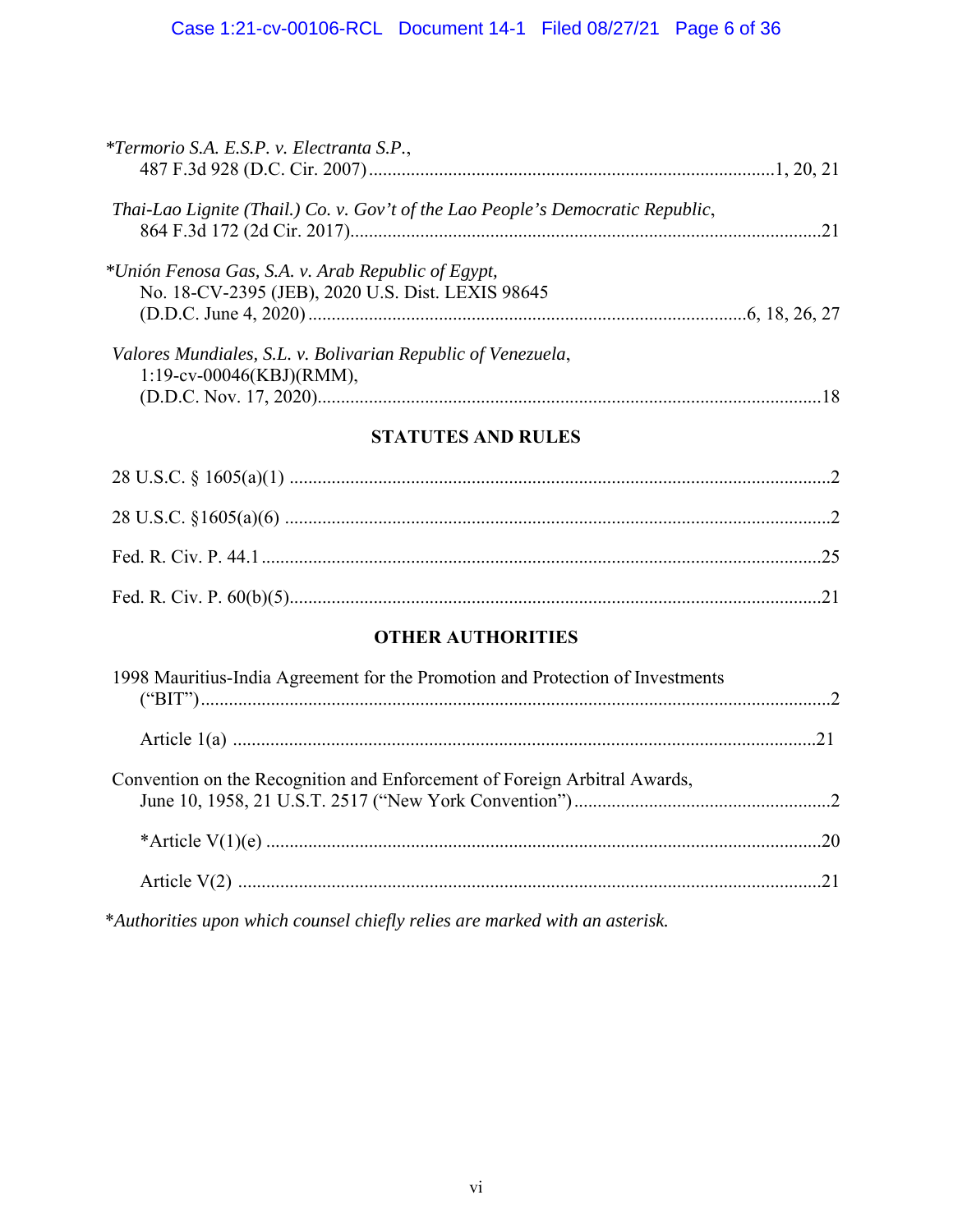### Case 1:21-cv-00106-RCL Document 14-1 Filed 08/27/21 Page 7 of 36

The Republic of India ("India") respectfully moves this Court to stay the present action for the duration of ongoing related litigation in the Netherlands and India. The Dutch litigation concerns the annulment ("set aside") of the two arbitration awards (the "Merits Award" (ECF 1- 6) and the "Quantum Award" (ECF 1-4), together, the "Awards") at issue in this case. The Netherlands was the place of the underlying arbitration (the "seat" or "primary jurisdiction"), and a district court "normally may not enforce an arbitration award that has been lawfully set aside" by the courts at the seat of arbitration. *Termorio S.A. E.S.P. v. Electranta S.P.*, 487 F.3d 928, 935 (D.C. Cir. 2007). Meanwhile, in the parallel Indian proceedings, an appellate body is presently hearing Petitioners' challenge to a first-instance judgment, which held, *inter alia*, that Petitioners acquired—through fraud and collusion—the 2005 contract at issue in the underlying arbitration. The Indian judicial system's final determination of these issues will likewise impact this Court's consideration of India's arguments in this U.S. action.

As further detailed below, India's Motion to Stay is justified by judicial economy, international comity, and the balance of hardships, including the devastating impact of the COVID-19 pandemic. India therefore asks this Court to apply the same reasoning and issue the same relief as in seventeen previous rulings in this District. In those analogous proceedings to enforce international arbitration awards, this Court routinely has granted the motions to stay submitted by Egypt, Guinea, Italy, Kazakhstan, Pakistan, Russia, Spain, Uzbekistan, and Venezuela, while parallel set-aside or annulment proceedings were underway in the primary jurisdiction (much as in the present litigation). Here, India also should receive the same relief that was granted previously to those other foreign sovereign States, including because India is presently burdened with fighting a grave public health crisis.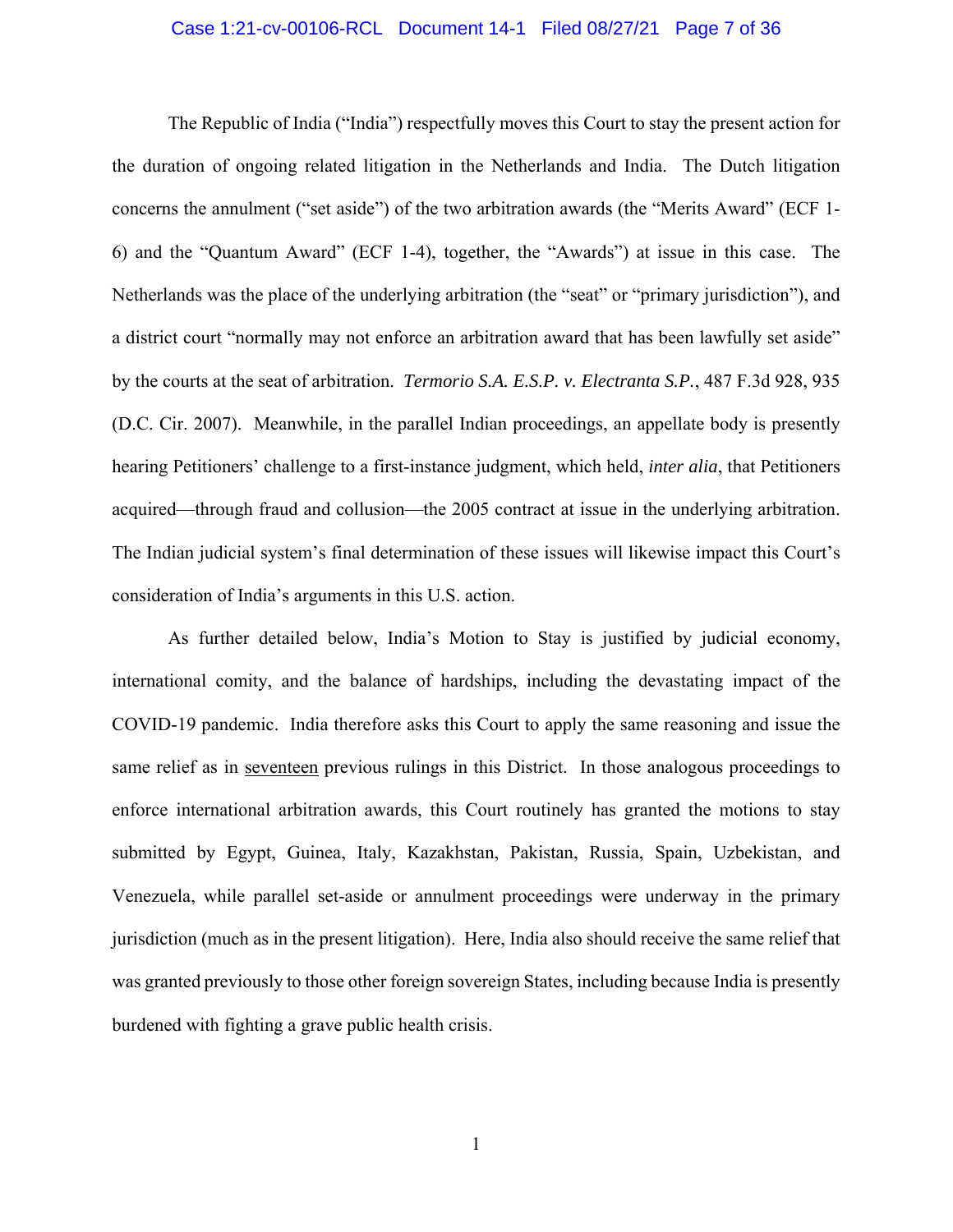#### **PRELIMINARY STATEMENT**

Petitioners CC/Devas (Mauritius) Ltd., Devas Employees Mauritius Private Limited, and Telcom Devas Mauritius Limited are three Mauritian entities that held shares in Devas Multimedia Private Limited ("Devas"), an Indian company. Pet. ¶¶ 1-2 (ECF 1). Petitioners are seeking to collect more than \$120 million from India in accordance with the Awards rendered by an arbitral tribunal seated in the Netherlands on the basis of the 1998 Mauritius-India Agreement for the Promotion and Protection of Investments, a bilateral investment treaty (the "BIT" (ECF 1-8)). *Id.* ¶¶ 1, 8-9. In support of this effort, Petitioners have submitted a petition to this Court, requesting confirmation of the Quantum Award under the Convention on the Recognition and Enforcement of Foreign Arbitral Awards (the "New York Convention"), June 10, 1958, 21 U.S.T. 2517. *Id.*

In response, India has filed today a Motion to Dismiss for lack of subject-matter jurisdiction under the Foreign Sovereign Immunities Act ("FSIA"), 28 U.S.C. §§ 1602-1611. As explained in the Motion to Dismiss, India never offered—let alone agreed—to arbitrate any disputes concerning Petitioners' pre-investment activities (*i.e.*, as opposed to genuine "investment" activities). India thus never waived sovereign immunity or offered to arbitrate Petitioners' dispute, as required in order to establish subject-matter jurisdiction under either 28 U.S.C. § 1605(a)(1) or § 1605(a)(6). *See* Pet.  $\parallel$  17 (ECF 1) (invoking the "waiver" and "arbitration" exceptions).

For the avoidance of doubt, India also reserves the right to raise subsequent and additional defenses under the New York Convention.<sup>1</sup> Such defenses under the New York Convention may potentially include, but are not limited to, the grounds that Petitioners' claims are barred from

l

<sup>1</sup> As a foreign sovereign State, India is first entitled to "a threshold determination of immunity" under the FSIA "before the sovereign can be compelled to defend the merits" of its challenges under the New York Convention. *Process & Indus. Devs. v. Fed. Republic of Nigeria ("P&ID")*, 962 F.3d 576, 585 (D.C. Cir. 2020) (citations and quotation marks omitted).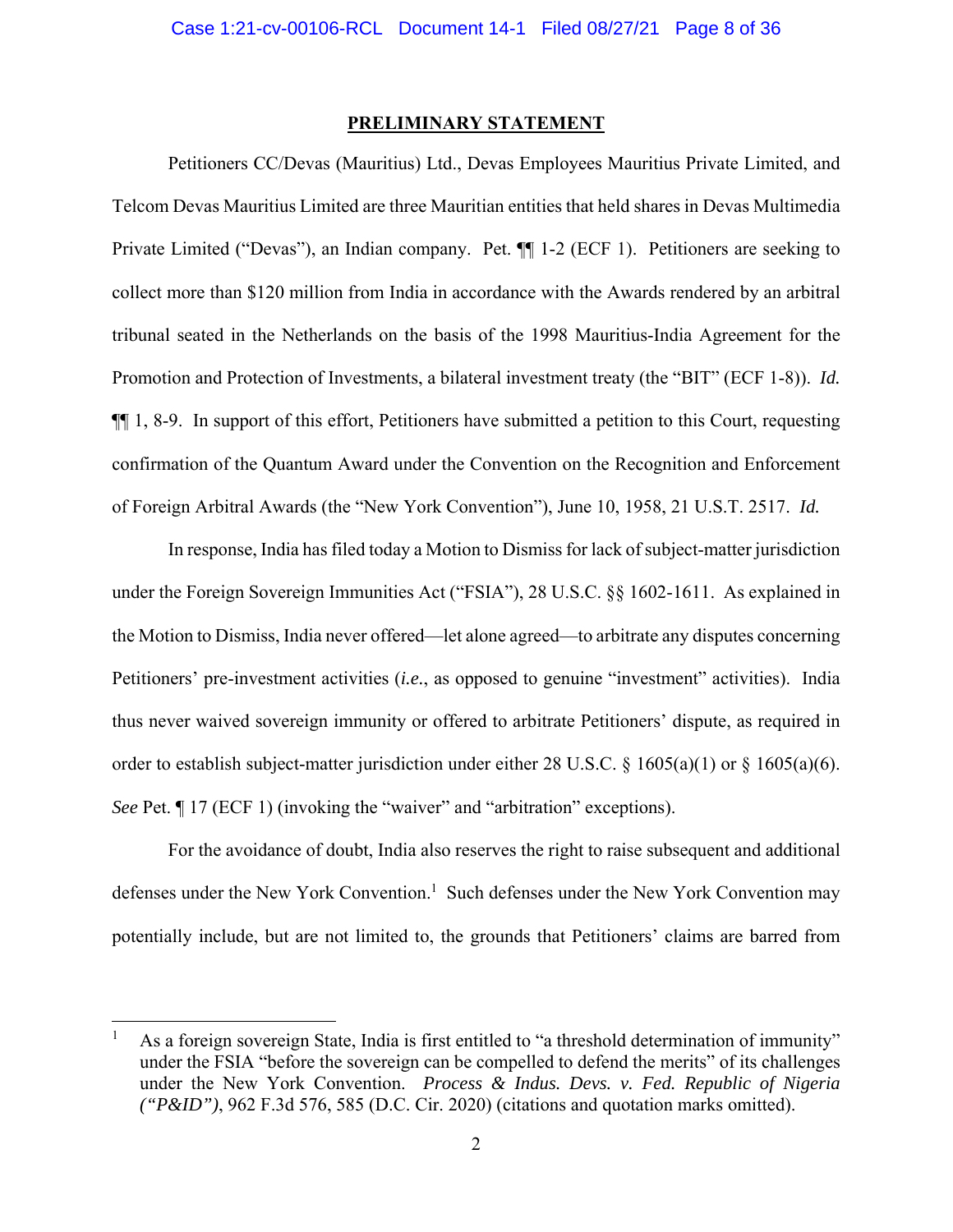### Case 1:21-cv-00106-RCL Document 14-1 Filed 08/27/21 Page 9 of 36

arbitration under the "essential security" clause of the BIT and that Petitioners' claims are likewise precluded based on their fraud and collusion in the acquisition of the underlying 2005 contract. *See, e.g.*, *New York Convention, arts.*  $V(1)(a)$ ,  $V(1)(c)$ ,  $V(2)(a)$ ,  $V(2)(b)$ .

Significantly, many of India's present and potential arguments in this U.S. action overlap substantially with issues now being decided in parallel litigation in the Dutch and Indian judicial systems. In the Netherlands, two simultaneous proceedings to annul the Merits Award and Quantum Award are now pending in, respectively, the Dutch Supreme Court and the District Court of The Hague. *See* India's Initiating Document in Cassation ("Cassation Pet."), May 17, 2021 (Kownacki Decl., Ex. 14); India's Writ of Annulment ("Quantum Writ"), Feb. 5, 2021 (Kownacki Decl., Ex. 13). Meanwhile, separate litigation is also ongoing in India in relation to the windingup of Devas itself—based upon Petitioners' fraudulent conduct during the acquisition and operation of the Agreement for the Lease of Space Segment Capacity on ISRO/Antrix S-Band Spacecraft of January 28, 2005 (the "Devas-Antrix Agreement") (Kownacki Decl., Ex. 1). *See*  Judgment of National Company Law Tribunal ("Winding-Up Judgment"), May 25, 2021 (Kownacki Decl., Ex. 15); Appellate Br. of Antrix Corp. Ltd & Ors. ("Winding-Up Appellate Br."), June 20, 2021 (Kownacki Decl., Ex. 18). Among other issues, the winding-up proceeding directly concerns the validity of the same underlying contract now at issue in this U.S. action. *E.g.*, Pet. ¶¶ 3, 5, 6, 20, 22, 23, 27, 28, 32, 33, 46, 47, 49, 58, 66, 73, 74, 79 (ECF 1) (referring to the Devas-Antrix Agreement more than twenty times).

Where overlapping issues arise in parallel litigation, this Court previously has found such circumstances to be "paradigm example[s] of . . . case[s] warranting a stay." *Hulley Enters. v. Russian Fed'n* ("*Hulley II*"), 502 F. Supp. 3d 144, 154 (D.D.C. 2020) (extending stay pending Dutch annulment litigation); *Hulley Enters. v. Russian Fed'n* ("*Hulley I*"), 211 F. Supp. 3d 269,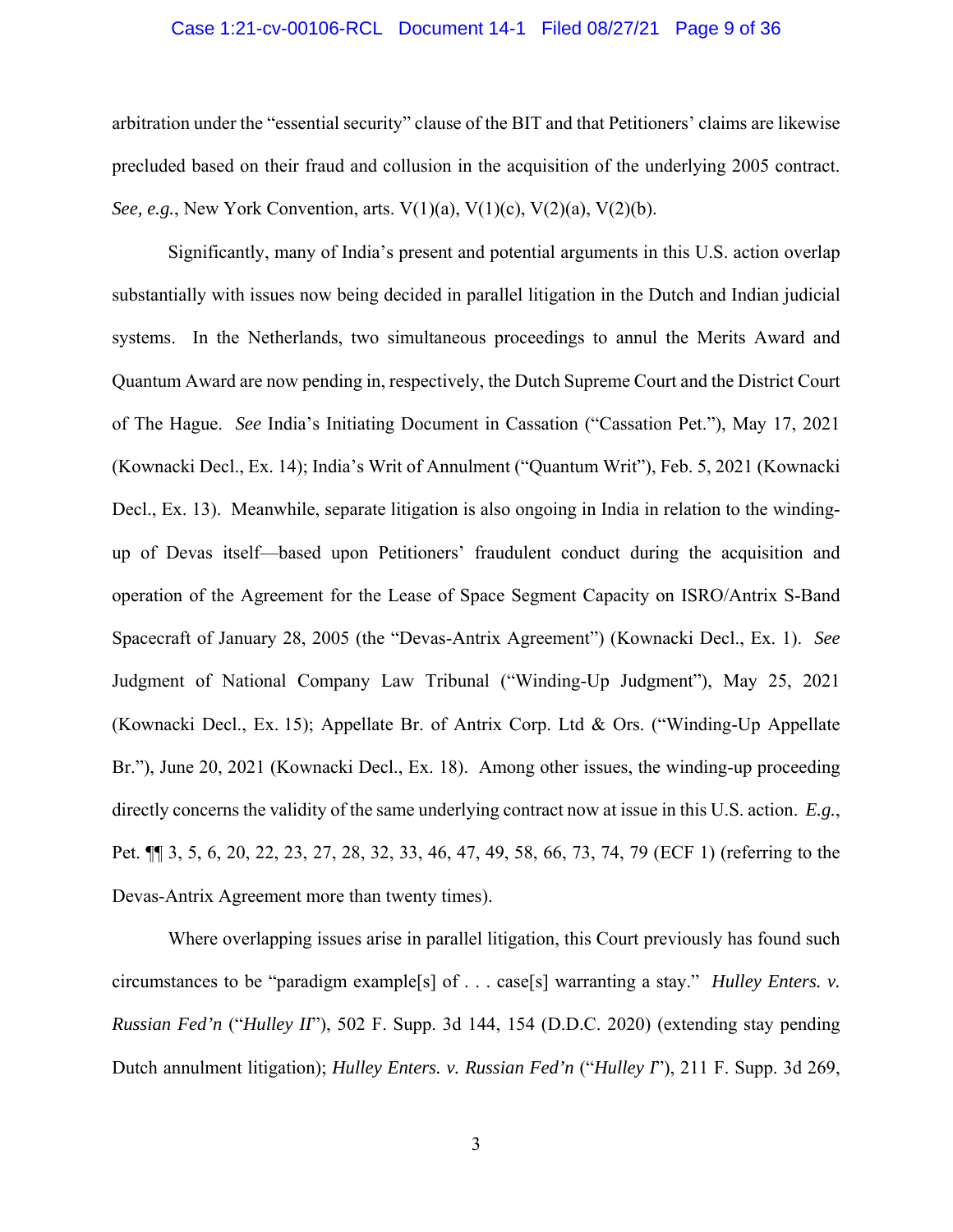### Case 1:21-cv-00106-RCL Document 14-1 Filed 08/27/21 Page 10 of 36

282 (D.D.C. 2016) (granting original stay pending Dutch annulment litigation). Further, this Court regularly has observed that "litigating essentially the same issues in two separate forums is not in the interest of judicial economy or in the parties' best interests." *Masdar Solar & Wind Coop. U.A. v. Kingdom of Spain*, 397 F. Supp. 3d 34, 40 (D.D.C. 2019) (quoting *Naegele v. Albers*, 355 F. Supp. 2d 129, 141 (D.D.C. 2005)) (internal quotation marks omitted).

In sharp contrast to this common-sense observation, Petitioners have adopted a wasteful and disorderly approach to pursuing enforcement of the Awards—apparently in multiple jurisdictions around the world—while the Dutch and Indian proceedings remain pending. According to Petitioners' recent filing in the U.S. District Court for the Southern District of New York, Petitioners have evidently sought *ex parte* confirmation ("pending service") of the Merits Award and Quantum Award in some or all of the following jurisdictions: Australia, Belgium, England, France, and Luxembourg.<sup>2</sup> Compl. at ¶ 41 (ECF No. 1), *Devas v. Air India*, No. 1:21-CV-5601 (S.D.N.Y. June 28, 2021). Evidently, Petitioners believe it would be appropriate for this Court to consider some or all of the same legal and factual issues together with at least eight other national courts or tribunals simultaneously, despite the risk of conflicting decisions and waste of resources.

This Court, however, has consistently rejected such an approach—including by staying petitioners' U.S. enforcement litigation to await the results of set-aside or annulment proceedings at the seat of arbitration. "To put it simply, this is a litigation quagmire that a stay would forestall . . . ." *Hulley II*, 502 F. Supp. 3d at 156, 162 (explaining that "[s]tays have generally been

 $\overline{a}$ 

<sup>2</sup> India has not received adequate notice or service of process in some or all of the jurisdictions referenced by Petitioners in their Complaint in the New York litigation. India reserves all rights and defenses in respect of such proceedings, including, but not limited to, service of process, sovereign immunity, and all potential challenges under the New York Convention and applicable law.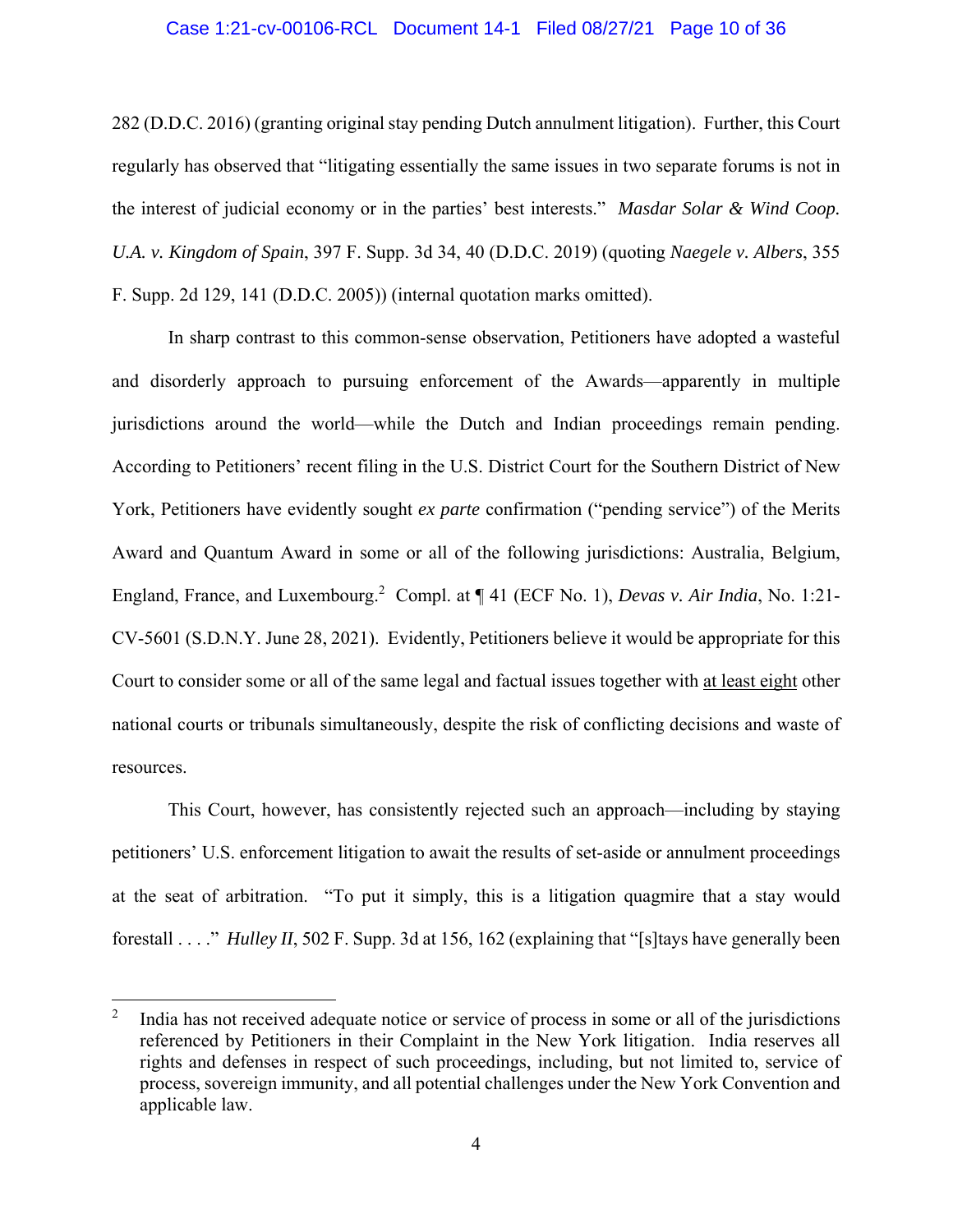### Case 1:21-cv-00106-RCL Document 14-1 Filed 08/27/21 Page 11 of 36

found warranted to avoid this litigation quagmire"). Significantly, this Court has recognized "broad discretion" to grant a stay not only where the parallel litigation was a set-aside proceeding (as in the present Dutch annulment litigation), but also where the parallel litigation involved overlapping issues (as in the present Indian winding-up proceeding). *See IBT/HERE Emp. Representatives' Council v. Gate Gourmet Div. Ams.*, 402 F. Supp. 2d 289, 293 (D.D.C. 2005) (granting a stay on the basis that parallel proceedings "may affect the parties' understanding of the scope of this case going forward, may reorient the parties' arguments, may catalyze a settlement of this matter, may moot the defendants' motion to dismiss, or may resolve the issues raised in this lawsuit in their entirety").

The legal framework applicable to this Court's evaluation of this Motion to Stay is set forth in *Landis v. North American Co.*, 299 U.S. 248, 254  $(1936)$ ,<sup>3</sup> which applies when this Court exercises its inherent power to stay proceedings during parallel litigation in another forum. *See also Am. Life Ins. Co. v. Stewart*, 300 U.S. 203, 215 (1937) ("In the exercise of a sound discretion [the court] may hold one lawsuit in abeyance to abide the outcome of another, especially where the parties and the issues are the same.") (citing *Landis*, 299 U.S. at 248). Applying this framework, this Court routinely considers the issues of judicial economy, international comity, and the balance of hardships in evaluating whether or not to stay litigation. All three factors weigh

 $\overline{a}$ 

<sup>3</sup> The present stay is to be evaluated under *Landis*, 299 U.S. at 254, as a matter of this Court's inherent authority, rather than under Article VI of the New York Convention. This is because "this Court has not ruled on its jurisdiction in this case and thus is not in a position to issue a stay pursuant to the New York Convention." *Hulley II*, 502 F. Supp. 3d at 153 (citations and quotations omitted); *see also Cef Energia v. Italian Republic*, No. 19-cv-3443 (KBJ), 2020 U.S. Dist. LEXIS 130291, at \*13 (D.D.C. July 23, 2020) ("This Court is considering Italy's motion to stay 'under its inherent powers[,]' rather than Article VI of the Convention, because the Court's own jurisdiction has yet to be established.") (quoting *Novenergia II – Energy & Env't (SCA) v. Kingdom of Spain*, No. 18-CV-01148 (TSC), 2020 U.S. Dist. LEXIS 12794, at \*6 (D.D.C. Jan. 27, 2020)).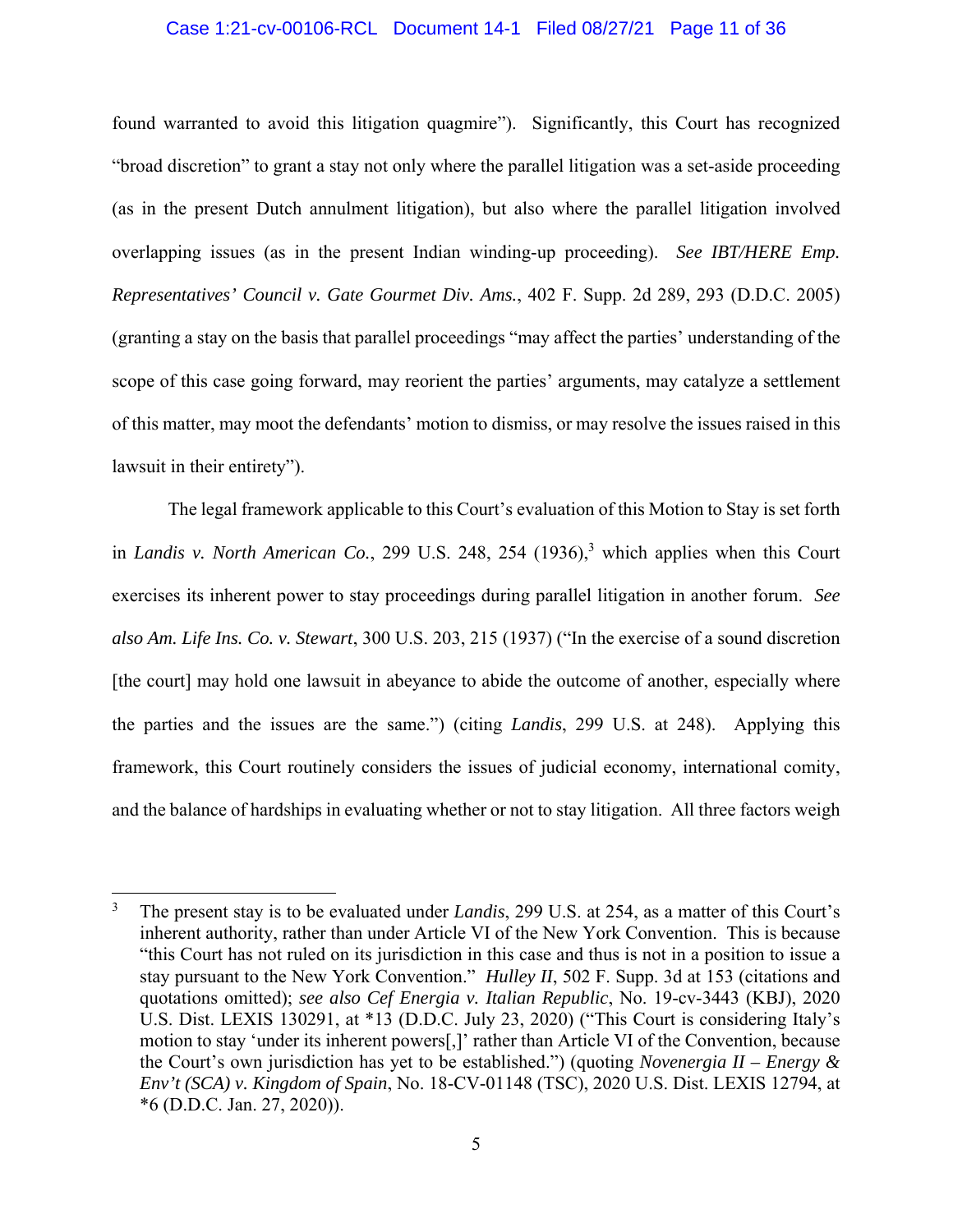#### Case 1:21-cv-00106-RCL Document 14-1 Filed 08/27/21 Page 12 of 36

heavily in favor of staying the present U.S. enforcement proceedings while the Dutch annulment litigation and the Indian winding-up proceedings are pending.

Here, the Dutch litigation, as with many set-aside proceedings at the seat of arbitration, "could significantly impact this litigation" for multiple reasons explained fully below. *RREEF Infrastructure (G.P.) Ltd. v. Kingdom of Spain*, No. 1:19-CV-3783 (CJN), 2021 U.S. Dist. LEXIS 63261, at \*8 (D.D.C. Mar. 31, 2021). Indeed, if this Court were to grant enforcement, and the Dutch courts later set aside one or both of the Awards, this would necessarily "result in 'more expensive litigation involving more complex issues.'" *Cef Energia, B.V. v. Italian Republic*, No. 19-CV-3443 (KBJ), 2020 U.S. Dist. LEXIS 130291, at \*15 (D.D.C. July 23, 2020) (quoting *Getma Int'l v. Republic of Guinea*, 142 F. Supp. 3d 110, 114 (D.D.C. 2015)). This Court also should stay this action pending the result of the Indian litigation, given that those proceedings inevitably will "affect the parties' understanding of the scope of this case" and potentially "reorient the parties' arguments" under the New York Convention regarding issues of arbitrability and public policy in relation to Petitioners' acts of fraud. *See IBT/HERE*, 402 F. Supp. 2d at 293.

Finally, a stay of these U.S. proceedings is further necessitated by the tragic recent events in India resulting from the COVID-19 pandemic. Last year, this Court found that the effects of COVID-19 on the Republic of Egypt, among other factors, was a strong justification for staying a closely analogous case. *See Unión Fenosa Gas, S.A. v. Arab Republic of Egypt,* No. 18-CV-2395 (JEB), 2020 U.S. Dist. LEXIS 98645, at \*12-13 (D.D.C. June 4, 2020) (granting stay in light of the "ongoing global COVID-19 pandemic" and resulting financial crisis in Egypt). The dire situation currently facing India—with respect to both the public-health component and the related economic burden—far surpasses the situation in Egypt in 2020. This is not a time for India to be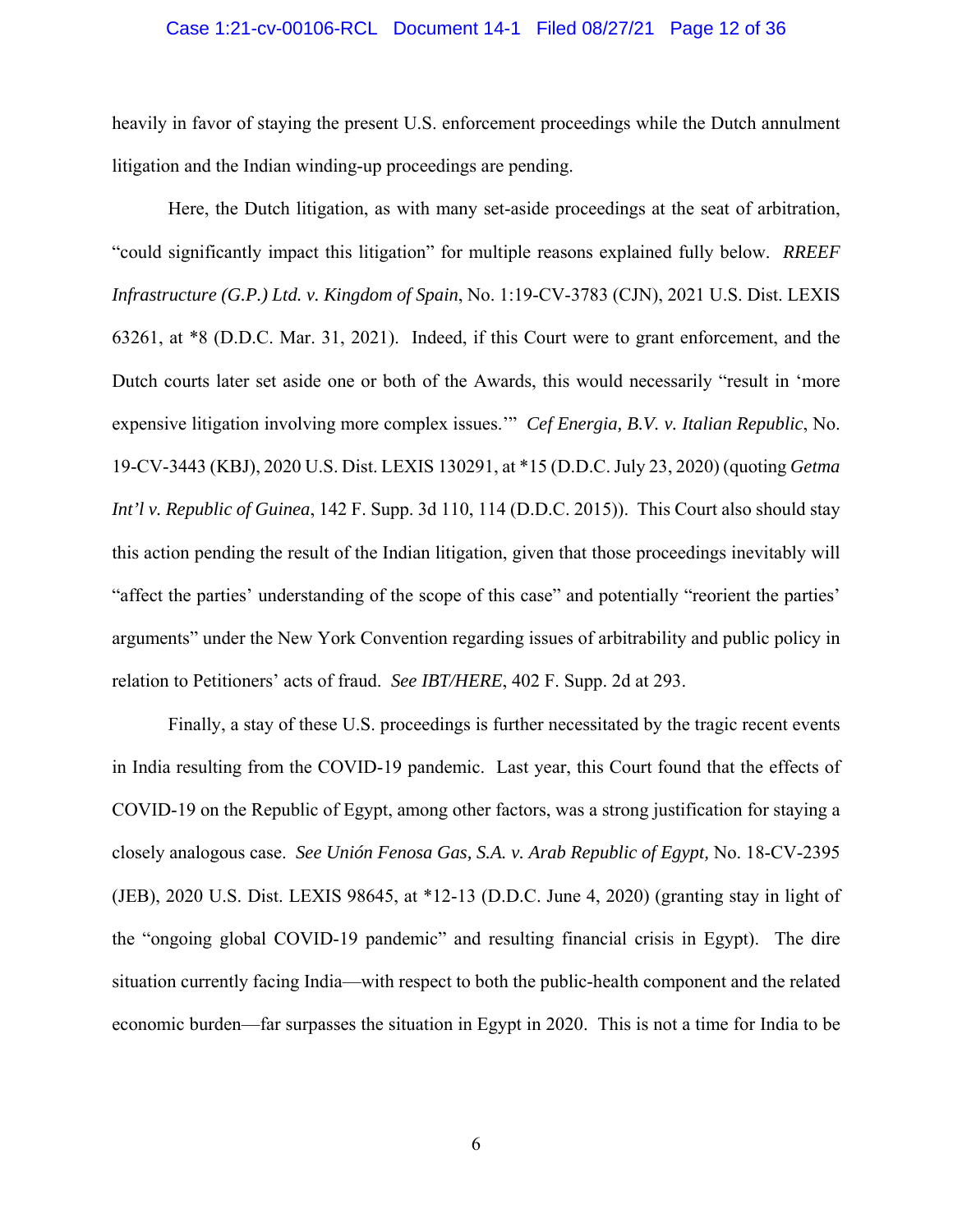embroiled in duplicative litigation in multiple jurisdictions around the world. Therefore, this Court should exercise its discretion to minimize the strain upon the people of India.

### **BACKGROUND**

For the purposes of this Motion to Stay, a brief summary of this dispute's factual and procedural background is provided below. Further details are set forth in India's Motion to Dismiss and the accompanying materials.

#### $\mathbf{A}$ . **The 2005 Agreement Between Devas and Antrix**

Devas is an Indian-registered entity incorporated on December 17, 2004. Merits Award ¶ 66 (ECF 1-6). Antrix Corporation Limited ("Antrix") is an Indian-registered commercial entity incorporated on September 28, 1992, which is wholly owned by the Government of India and falls within the administrative jurisdiction of the Indian Space Research Organization ("ISRO") and the Indian Department of Space ("DOS"). *Id.* ¶ 67.

The current dispute arises out of the 2005 Devas-Antrix Agreement, which concerned the lease of the so-called "S-Band spectrum" (2500-2690 MHz) and operation of commercial satellites. *See e.g.*, Pet. ¶ 3 (ECF 1). The Devas-Antrix Agreement was never approved by the Government of India, the requisite licenses contemplated under the Agreement were never granted (described below), and the Agreement was ultimately terminated in 2011 because of India's foreseeable policy decision to reserve the S-Band spectrum for national security purposes. *See id.* ¶ 6. In parallel, a related dispute has now arisen with respect to evidence showing that Devas originally procured the Devas-Antrix Agreement in 2005 through acts of fraud, including by means of collusion with corrupt Antrix executives. *See* Winding-Up Judgment ¶ 2 (Kownacki Decl., Ex. 15); Winding-Up Appellate Br. ¶ 12B (Kownacki Decl., Ex. 18).

The S-Band is a scarce and valuable portion of the electromagnetic spectrum that can be used to send and receive signals using small units (*e.g.*, mobile phones and laptop computers)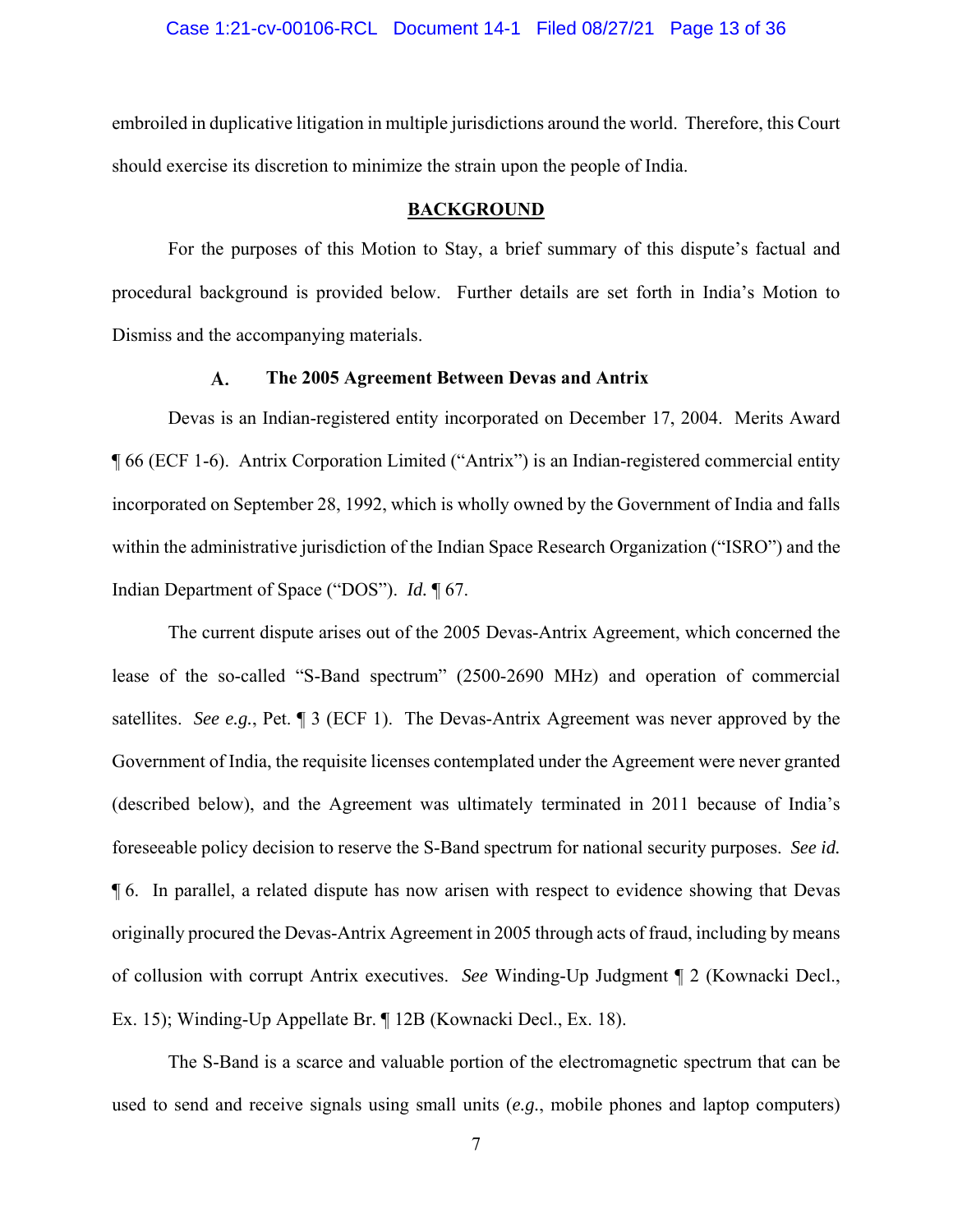#### Case 1:21-cv-00106-RCL Document 14-1 Filed 08/27/21 Page 14 of 36

without requiring such units' antennas to be pointed directly at the satellite. *See e.g.*, Merits Award ¶ 72 (ECF 1-6). India originally obtained limited allocations of S-Band spectrum from the International Telecommunications Union ("ITU") through a complex inter-governmental process. *Id.*  $\P$ <sup> $\parallel$ </sup> 71, 74. Notably, any S-Band spectrum allocated for one operator cannot be simultaneously used by another operator without causing significant interference or even total unavailability of the service. *Id.* ¶ 80. Significantly, India's military and defense agencies—including India's Navy, Air Force, and Ministry of Defence—have all required the use of S-Band capacity for nationalsecurity purposes for many years. *Id.* ¶ 304; Direct Testimony of Mr. A. Vijay Anand, Joint Secretary, Department of Space, Government of India ("Anand Statement") ¶¶ 5-6, n.21, Dec. 2, 2013 (Kownacki Decl., Ex. 6).

On January 28, 2005, Devas and Antrix executed the Devas-Antrix Agreement, under which Antrix agreed to lease S-Band capacity to Devas in relation to a pair of satellites to be built and launched by the ISRO. *See* Devas-Antrix Agreement (Kownacki Decl., Ex. 1). As is typical for such projects, each of the parties undertook to obtain certain approvals and licenses before the project could be implemented. *Id.* arts. 3(c), 12(b)(vii). In particular, Article 3(c) of the Devas-Antrix Agreement stipulated that responsibility for obtaining governmental and regulatory approvals would rest with Antrix, and that Antrix would assist Devas in obtaining any further necessary licenses, whereas Devas would bear the cost of obtaining these approvals. *Id.* art. 3(c). Article 12(b)(vii) further provided that Devas would be solely responsible for securing and obtaining all licenses and approvals for the delivery of Devas Services via satellite and terrestrial network. *Id.* Art. 12(b)(vii).

The Devas-Antrix Agreement explicitly anticipated the possibility that Antrix might be denied approvals for the required "orbital slot" for the satellites. Specifically, the parties agreed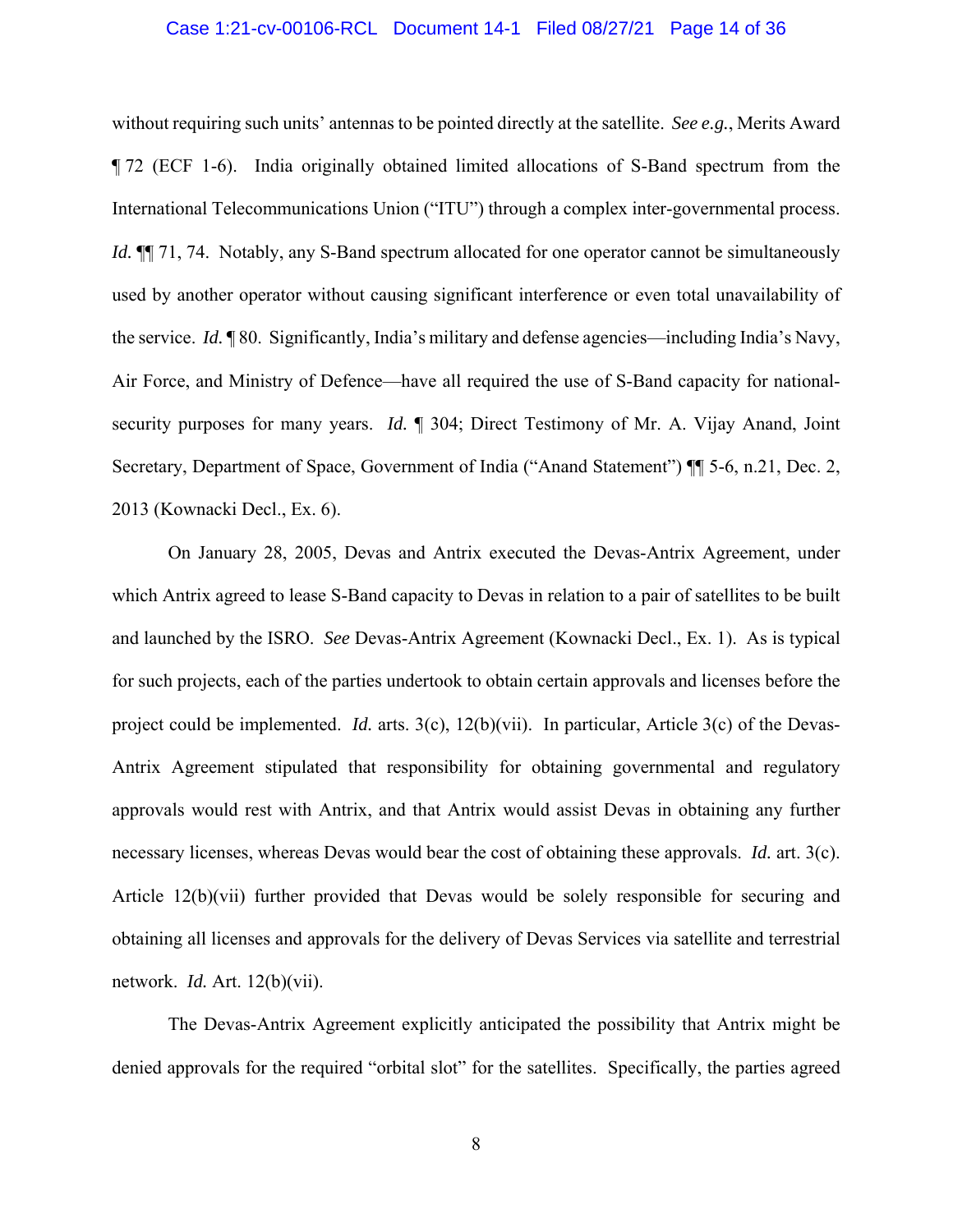### Case 1:21-cv-00106-RCL Document 14-1 Filed 08/27/21 Page 15 of 36

to a comprehensive set of provisions describing their rights and obligations in the event of failure to obtain the required governmental approval or licenses. *See id.* art. 7. Article 7(c) thus provided that Antrix could terminate the Agreement in the event that it would be "unable to obtain the necessary frequency and orbital slot coordination required for operating" one of the two satellites. *Id.* Art. 7(c). Under such circumstances, Antrix would be required to reimburse Devas only for certain "Upfront Capacity Reservation Fees," and "neither Party shall have any further obligation to the other Party under this Agreement nor be liable to pay any sum as compensation or damages (by whatever name called)." *Id.*

Devas and Antrix thus were both fully aware that the Devas-Antrix Agreement was only the first of many potential steps—and that the planned "investment" could not be realized without subsequent approvals and authorizations from the Government of India. This is further evidenced by the *force majeure* clause contained in the Devas-Antrix Agreement, which listed "acts of or failure to act by any governmental authority acting in its sovereign capacity" as one of the *force majeure* events that would justify the relevant party's "failure or delay in performance of its obligations" without incurring any liability. *Id.* art. 11.

It should be emphasized that the Government of India was not itself a party to the Devas-Antrix Agreement. Rather, as was explicitly set forth in the text of the Agreement, the Government's exclusive role was that of a regulator. *Id.* Annexure I (defining "Governmental Regulatory Authority" as "any Government state or Central, municipality, local authority, town, village, court, tribunal, arbitrator, authority, agency, commission, official or other instrumentality of India," and "Regulatory Approval" as "any and all approvals, licenses, or permissions from Governmental or Regulatory Authorities").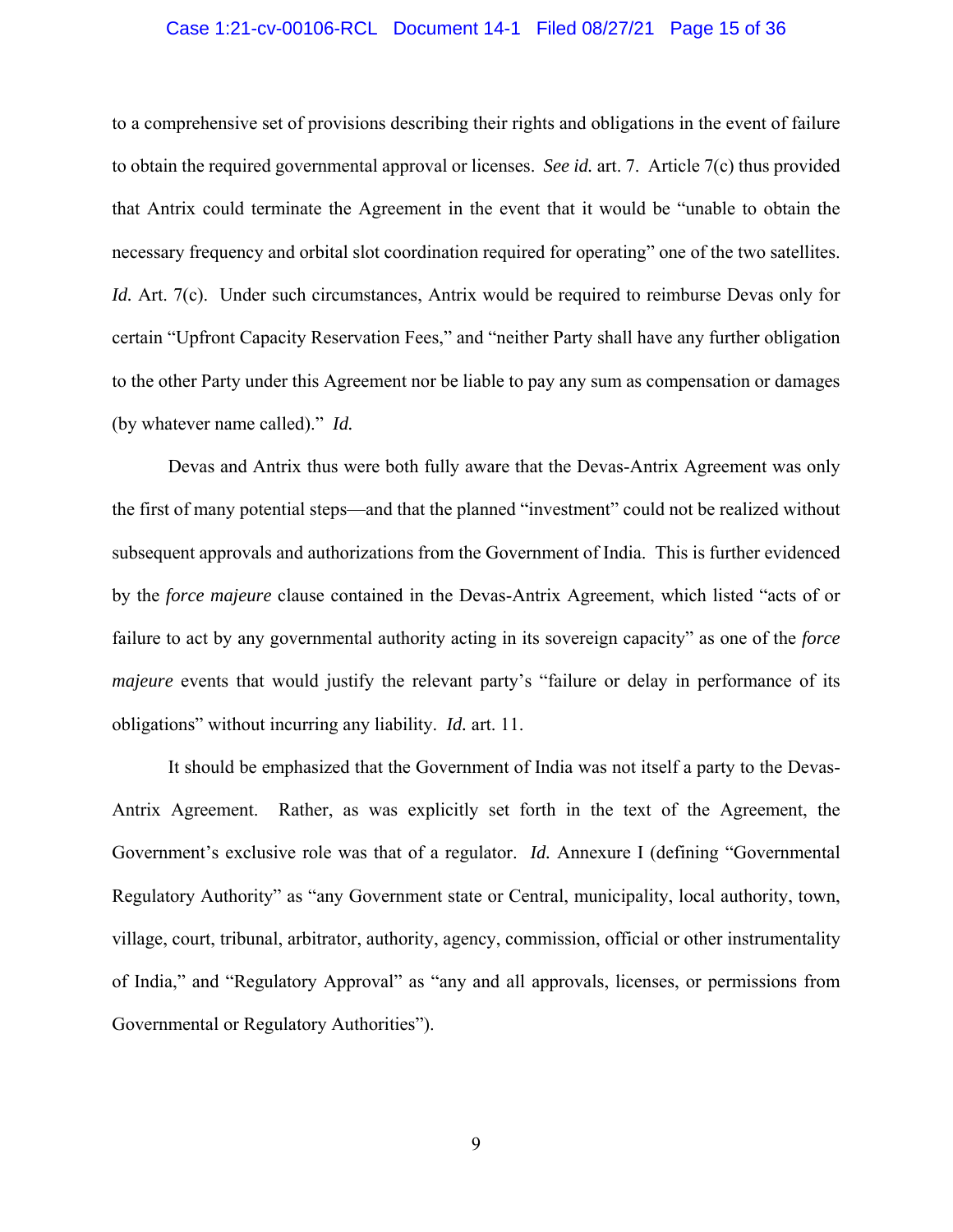#### Case 1:21-cv-00106-RCL Document 14-1 Filed 08/27/21 Page 16 of 36

Indeed, as an Indian tribunal observed in an order rendered earlier this year, Antrix officials took numerous steps to conceal even the existence of the Devas-Antrix Agreement from the Government of India beginning in 2005. Winding-Up Judgment ¶ 2(26) (Kownacki Decl., Ex. 15); Winding-Up Appellate Br. ¶ 31 (Kownacki Decl., Ex. 18). This fact—which corroborates other evidence of collusion between corrupt Antrix executives and Devas—has taken on additional importance in light of the fraud investigation and ongoing winding-up proceedings in India, as described below.

#### В. **The 2011 Termination Based on India's National Security Requirements**

In late 2009, allegations of irregularities relating to the Devas-Antrix Agreement prompted India's Department of Space ("DOS") to establish a committee to review the "legal, commercial, procedural and technical aspects" of the Devas-Antrix Agreement. *See* Merits Award ¶ 120 (ECF 1-6). This committee delivered its report in May 2010. *Id.* ¶ 122. The delivery of the committee's report coincided with concerns raised by Department of Telecommunications ("DOT") and the Ministry of Defence regarding the Indian armed forces' projected needs for S-Band spectrum. *Id.*  ¶ 129.

In July 2010, based on input provided by multiple agencies and ministries, the Government concluded that India's national security needs could not be met if the Devas-Antrix Agreement were to be approved and licensed. *See* Department of Space, Note for the Cabinet Committee on Security, Annulling the Devas-Antrix Agreement (the "Note for the Cabinet Committee on Security") Feb. 16, 2011 (Kownacki Decl., Ex. 7); *see also* Anand Statement ¶¶ 18-20 (Kownacki Decl., Ex. 6). In particular, a note prepared for India's Cabinet Committee on Security observed that "[s]pace spectrum is a vital national resource and it is of utmost importance to preserve it for emerging national applications for strategic uses and societal applications. Given the limited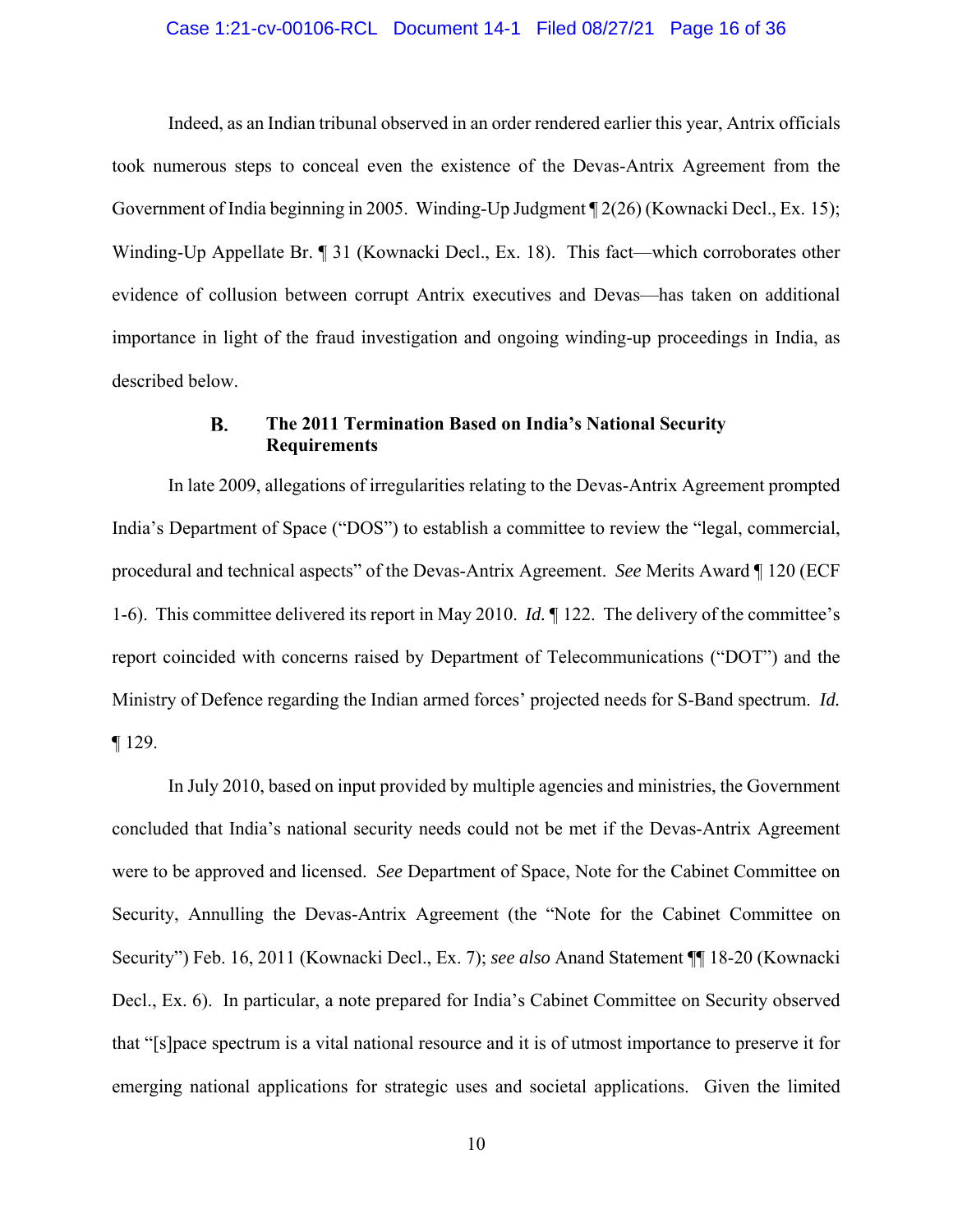### Case 1:21-cv-00106-RCL Document 14-1 Filed 08/27/21 Page 17 of 36

availability of S-band spectrum, meeting the strategic and societal needs is of higher priority than commercial/entertainment sectors." *See* Note for the Cabinet Committee on Security*,* ¶ 34, Feb. 16, 2011 (Kownacki Decl., Ex. 7). Accordingly, the Note recommended that an orbital slot in S-Band for commercial activities should not be provided to Antrix, thus necessitating the annulment of the Devas-Antrix Agreement. *Id.* ¶¶ 45.1-45.2.

On February 25, 2011, Devas was notified of the termination of the Devas-Antrix Agreement. Merits Award ¶ 146 (ECF 1-6). While the termination could have been based exclusively upon the *force majeure* clause under Article 11, Antrix also invoked Article 7(c) of the Agreement, and accordingly reimbursed Devas for the Upfront Capacity Reservation Fees. *Id.*  ¶ 156. As explained above, under the termination provisions of the Devas-Antrix Agreement, the reimbursement of the Upfront Capacity Reservation Fees constituted the entirety of the compensation due to Devas.

#### C. **The 2012 Arbitration**

On July 3, 2012, Petitioners purported to accept India's offer of arbitration under the BIT by submitting a Notice of Arbitration. *Id.* ¶ 8. The Hague in the Netherlands was chosen as the seat of the arbitration, and the Permanent Court of Arbitration was selected to administer the proceedings. *Id.*  $\P$  12, 17. In parallel, pursuant to Article 20 of the Devas-Antrix Agreement, Devas initiated a separate commercial arbitration against Antrix on June 29, 2011, before a tribunal seated in India under the Rules of the International Chamber of Commerce. *Id.* ¶ 59.

India objected to the BIT tribunal's jurisdiction on multiple grounds, including on the basis that Devas's conduct only involved pre-investment activities, which do not fall within the ambit of Articles 1(1), 2, and 8 of the BIT. Respondent's Statement of Defence in PCA Case No. 2013- 09 ("India's Statement of Defense"), ¶ 90, Dec. 2, 2013 (Kownacki Decl., Ex. 5). As India explained, Article 8 of the BIT contemplated only disputes relating to genuine "investments," and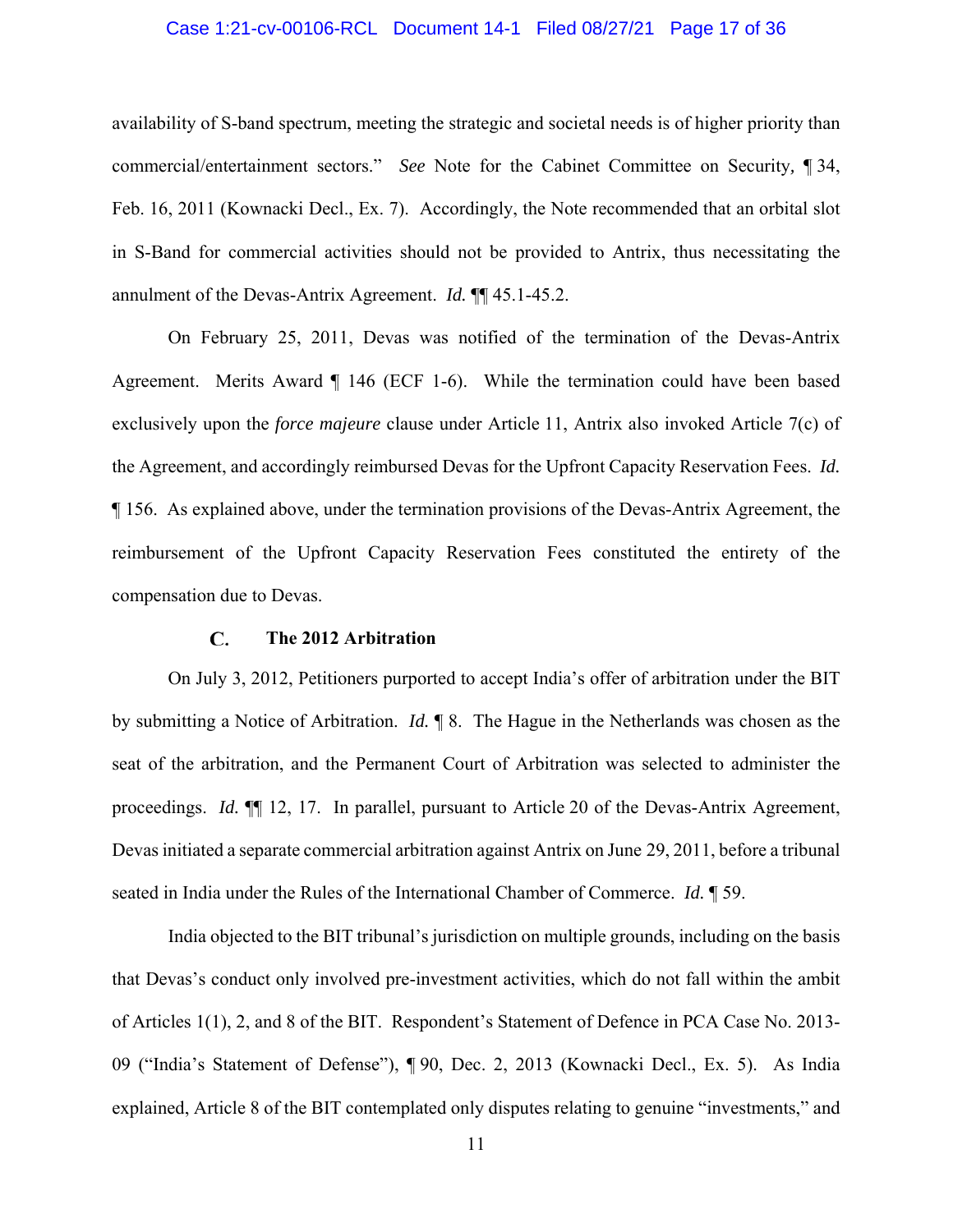#### Case 1:21-cv-00106-RCL Document 14-1 Filed 08/27/21 Page 18 of 36

not disputes relating to mere preparations or pre-investment activities. *Id.* ¶¶ 91-93.As India further explained, a commercial contract—for which no applicable license has yet been formally granted by the relevant authorities—cannot constitute an "established" asset or "business concession[] conferred by law or under contract" under Article 1(a)(i) or 1(a)(v) of the BIT. *Id.*  ¶ 98. In the present case, the Devas-Antrix Agreement required Devas to seek a particular form of license (the "WPC License"), which Devas failed to obtain. *See* Merits Award ¶¶ 193-94 (ECF 1-6). For the purposes of the BIT, therefore, Devas's activities in connection with the Devas-Antrix Agreement were not "investments" at all. *See* India's Statement of Defense ¶ 98 (Kownacki Decl., Ex. 5). As many international tribunals have previously held, such a commercial contract constitutes merely pre-investment activity, and thus falls outside the standing offer to arbitrate "investment disputes." *See id.* ¶¶ 90-98.

In its Merits Award rendered on July 25, 2016, however, the tribunal disregarded India's arguments and improperly upheld its jurisdiction. *See* Merits Award ¶¶ 196-210 (ECF 1-6). The tribunal subsequently issued the Quantum Award on October 13, 2020, ordering India to pay damages totaling \$111,296,000, plus interest and attorneys' fees. *See* Quantum Award (ECF 1-4).

#### D. **The Two Ongoing Annulment Proceedings in the Netherlands**

After the Tribunal issued the Merits Award, India timely commenced annulment proceedings in the Dutch courts in accordance with applicable Dutch legislation. *See* Writ of Annulment before the District Court of The Hague ("Merits Writ"), ¶¶ 24-25, Oct. 27, 2016 (Kownacki Decl., Ex. 12). On October 27, 2016, India applied to the District Court of The Hague to have the Merits Award annulled. *See id.* India raised a range of arguments pertaining to the absence of an arbitration agreement, the tribunal's failure to respect due process, and certain violations of public policy reflected in the Merits Award. *Id.* § 3.4. Those proceedings have now progressed through to the Supreme Court of the Netherlands. Specifically, after the lower courts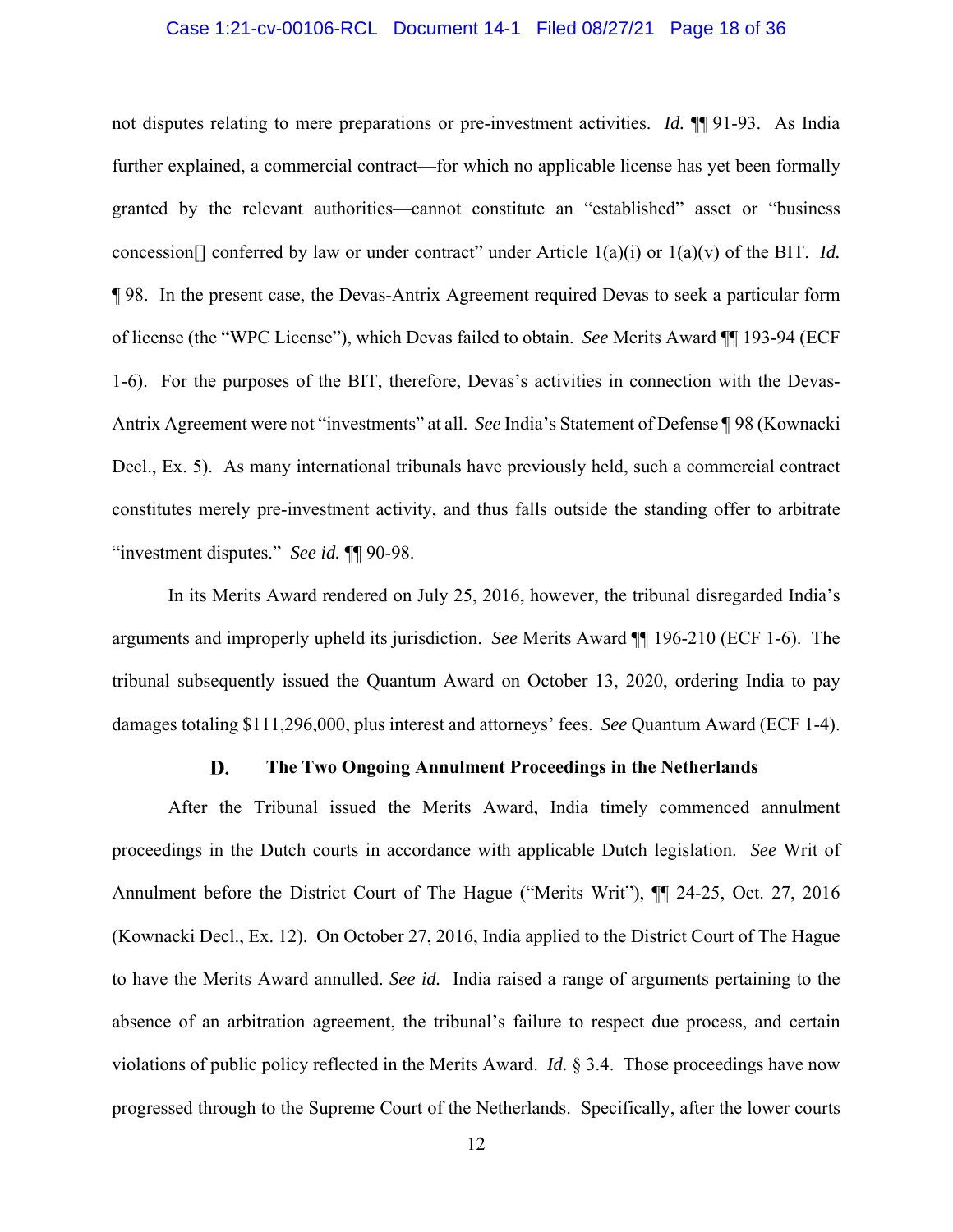#### Case 1:21-cv-00106-RCL Document 14-1 Filed 08/27/21 Page 19 of 36

rejected India's arguments, India commenced an appeal in cassation as of right on May 17, 2021, which is now pending. *See* Cassation Pet. (Kownacki Decl., Ex. 14). This appeal is likely to be heard and decided during the course of 2021 or 2022.

India also has commenced a separate annulment proceeding in relation to the Quantum Award. On February 5, 2021, India submitted a Writ of Annulment to the District Court of The Hague, raising multiple additional grounds for set aside under Dutch law. Quantum Writ  $\P$  173-241 (Kownacki Decl., Ex. 13). In particular, India alleges that the tribunal failed to consider certain aspects of India's evidence and that it failed to adhere to the specific procedures agreed upon by the parties. *Id.* ¶¶ 188-98. In due course, the District Court of The Hague will issue a procedural schedule to determine the applicable deadlines for the parties' submissions in this second Dutch annulment proceeding.

#### E. **Parallel Litigation in India**

Apart from the two Dutch annulment proceedings described above, at least six other national courts and tribunals—not counting this Court—have also been asked to consider aspects of the present dispute.

The first of these national proceedings is before an Indian appellate body known as the National Company Law Appellate Tribunal ("NCLAT"), which is presently hearing Petitioners' challenge to a lower tribunal's order regarding the wind up of the Indian company, Devas. *See*  Winding-Up Judgment (Kownacki Decl., Ex. 15); Winding-Up Appellate Br. ¶ 1 (Kownacki Decl., Ex. 18). These winding-up proceedings resulted from a fraud investigation conducted in India in relation to the irregularities observed during the negotiation and execution of the 2005 Devas-Antrix Agreement. As explained in a 2016 Final Report issued by India's Central Bureau of Investigation, a total of nine individuals and entities are implicated in the fraudulent scheme including Devas itself, Devas's chief executive officer, two of Devas's directors, two Antrix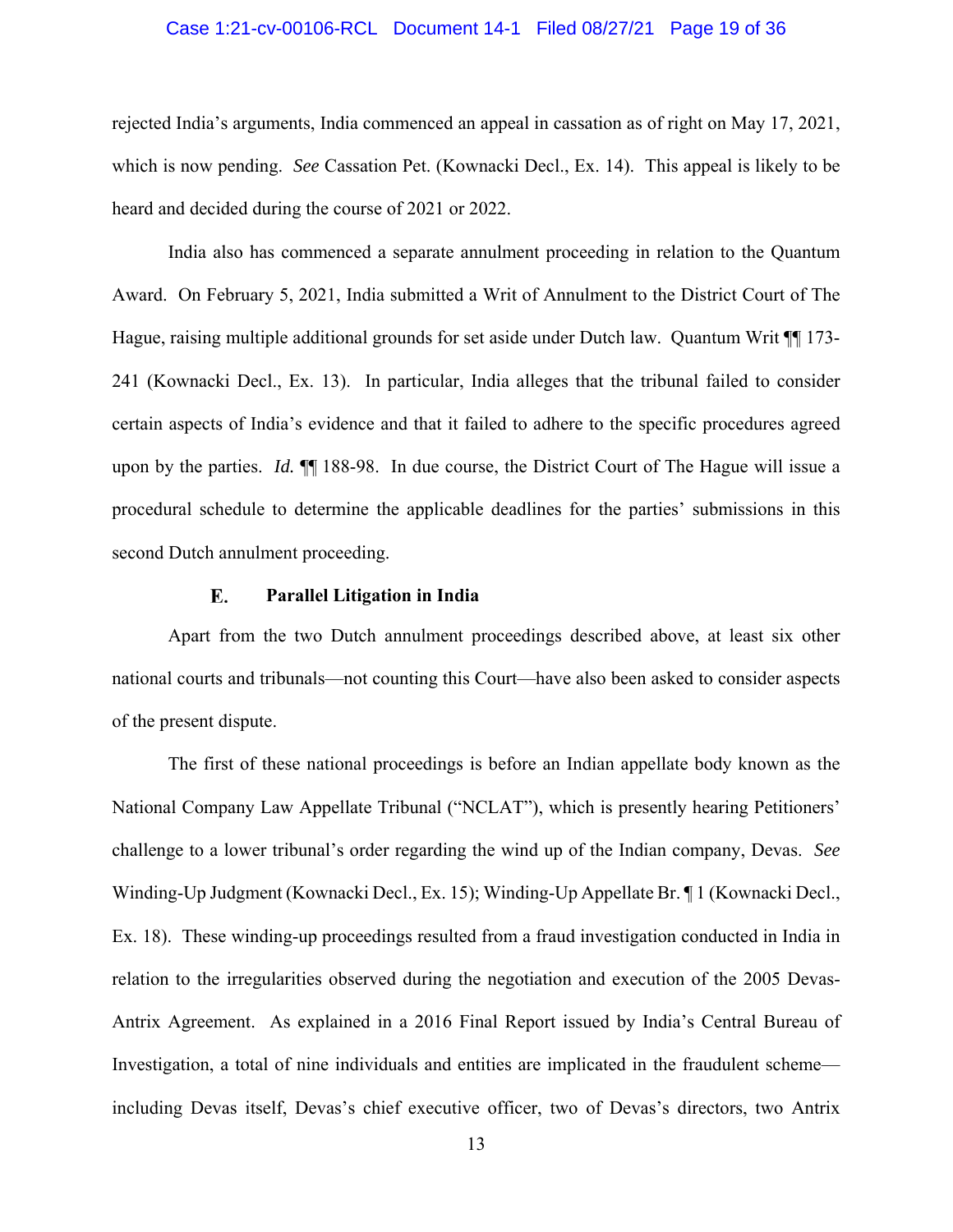### Case 1:21-cv-00106-RCL Document 14-1 Filed 08/27/21 Page 20 of 36

executives, and several DOS officers. Final Report No. 01/2016 issued by the Honorable Court of the Principal Special Judge for the Government of India's Central Bureau of Investigation's Cases, New Delhi Branch, Aug. 11, 2016 (Kownacki Decl., Ex. 8). In 2017, the allegations in the charge sheet were confirmed by India's anti-money-laundering authority, and a Supplementary Final Report was issued in 2019. Relevant criminal proceedings are now pending under the Prevention of Money Laundering Act ("PMLA") and Foreign Exchange Management Act ("FEMA") on the basis that Devas had participated in a criminal conspiracy and committed unlawful transactions involving the proceeds of fraud.4 *See* Adjudicating Authority Order Under the Prevention of Money Laundering Act, Aug. 16, 2017 (Kownacki Decl., Ex. 9); Adjudicating Authority Order Under the Prevention of Money Laundering Act, Oct. 11, 2017 (Kownacki Decl., Ex. 10); Supplementary Final Report No. 01/2019 issued by Hon. Santosh Snehi Mann, Special Judge, PC Act (CBI-03), Patiala House Courts, New Delhi, Jan. 8, 2019 (Kownacki Decl., Ex. 11).

The winding-up proceeding before the National Company Law Tribunal ("NCLT") was commenced by Antrix on January 18, 2021, based on evidence that emerged during the criminal investigation. Winding-Up Judgment ¶ 19(9) (Kownacki Decl., Ex. 15). The NCLT granted Antrix's petition on May 25, 2021, and appointed an official liquidator to take responsibility for Devas. *Id.* **[38.** In its order, the NCLT rendered detailed findings regarding the evidence that Devas executives, acting "in connivance and collusion with the then officials of Antrix," had obtained the Devas-Antrix Agreement by fraud and without the approval or knowledge of the Government. *Id.* ¶ 14. Among other evidence set forth in the relevant pleadings, *see* Winding-Up

l

<sup>4</sup> Additional proceedings are also pending before the Telecom Disputes Settlement and Appellate Tribunal (TDSAT), Customs Excise and Service Tax Appellate Tribunal (CESTAT), and Income Tax Appellate Tribunal (ITAT).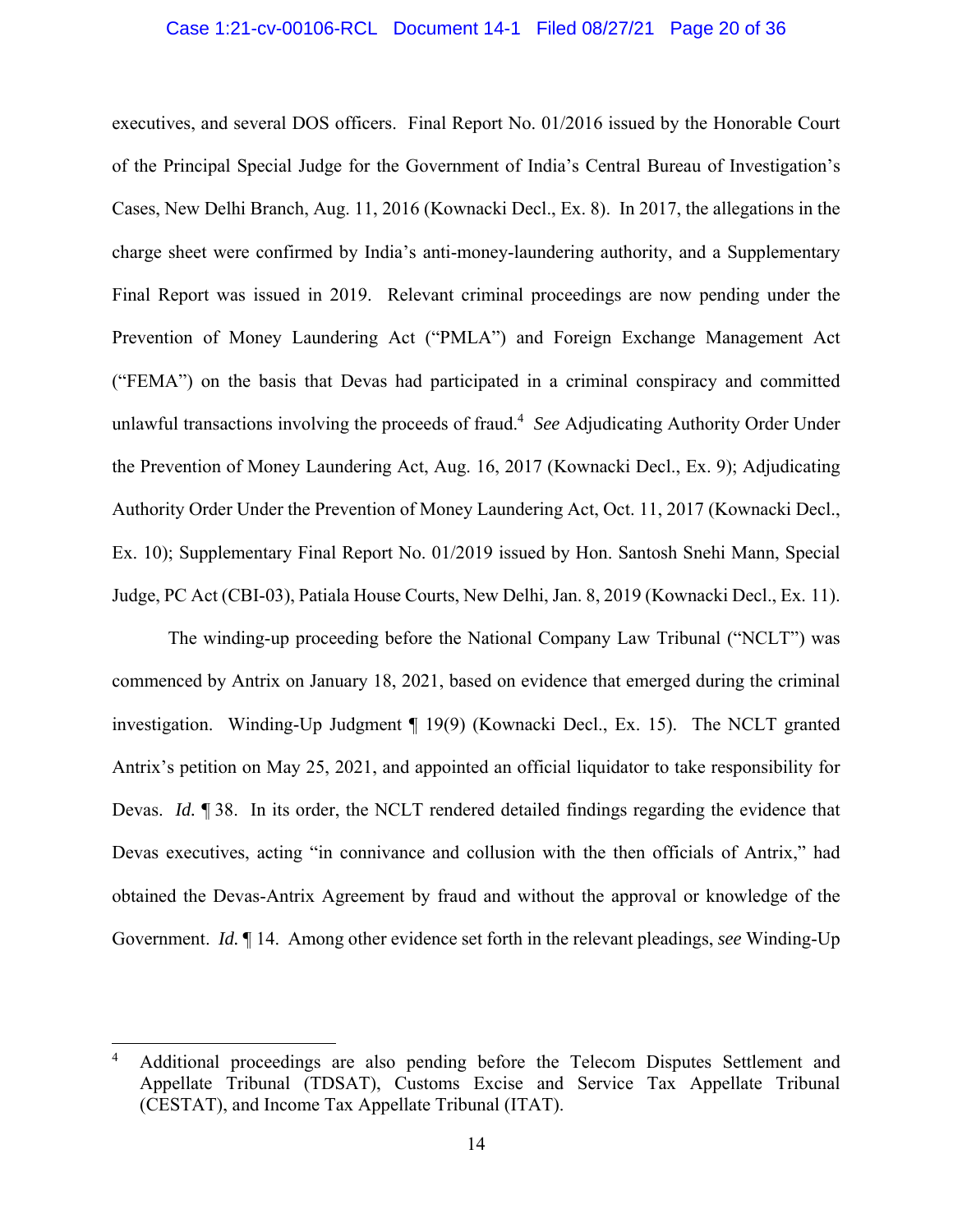#### Case 1:21-cv-00106-RCL Document 14-1 Filed 08/27/21 Page 21 of 36

Appellate Br. ¶ 15 (Kownacki Decl., Ex. 18), three of the more significant examples of this fraudulent conduct are listed below.

First, as Antrix has explained in the Indian litigation, Devas made representations to Antrix during negotiation of the 2005 Devas-Antrix Agreement—as reflected in Article 12(b) thereof that it had "ownership" of certain intellectual property needed to design Digital Multimedia Receivers and Commercial Information Devices. *Id.* ¶ 27D. During the present litigation in India, however, Devas has now explicitly conceded that it never had such "ownership." *Id.* ¶ 27. Instead, Devas now takes the position that it merely possessed the "capability" subsequently to develop such technology and intellectual property in the future, and that its representations were consistent with such "capability." *Id*.; *see also* Devas Appellate Rejoinder ¶ 169, June 2021 (Kownacki Decl., Ex. 19) ("Devas represented that it had the ability to design Digital Multimedia Receivers (DMR) and Commercial Information Devices (CID)" (emphasis added)). This new litigation position, however, cannot be reconciled with the reference to "ownership" set forth in Article 12(b) of the Devas-Antrix Agreement, or the other evidence that Antrix has set forth in the relevant submissions in the Indian litigation. Winding-Up Appellate Br. ¶ 27D (Kownacki Decl., Ex. 18).

Second, in December 2005, almost eleven months after the conclusion of the Devas-Antrix Agreement, the relevant Antrix officials had taken multiple, consistent steps to conceal the existence of the Devas-Antrix Agreement from the Union Cabinet—*i.e.*, the supreme decisionmaking body in the Government of India—as the NCLT emphasized and as Antrix further explains in its pleadings. Winding-Up Judgment (Kownacki Decl., Ex. 15) ("The existence of this contract was suppressed by the 'then officials', from various government authorities, while seeking approvals for the project."). *See also* Winding-Up Appellate Br. ¶ 8C (Kownacki Decl., Ex. 18) ("In other words, the Cabinet approved building two satellites for generic use but the two satellites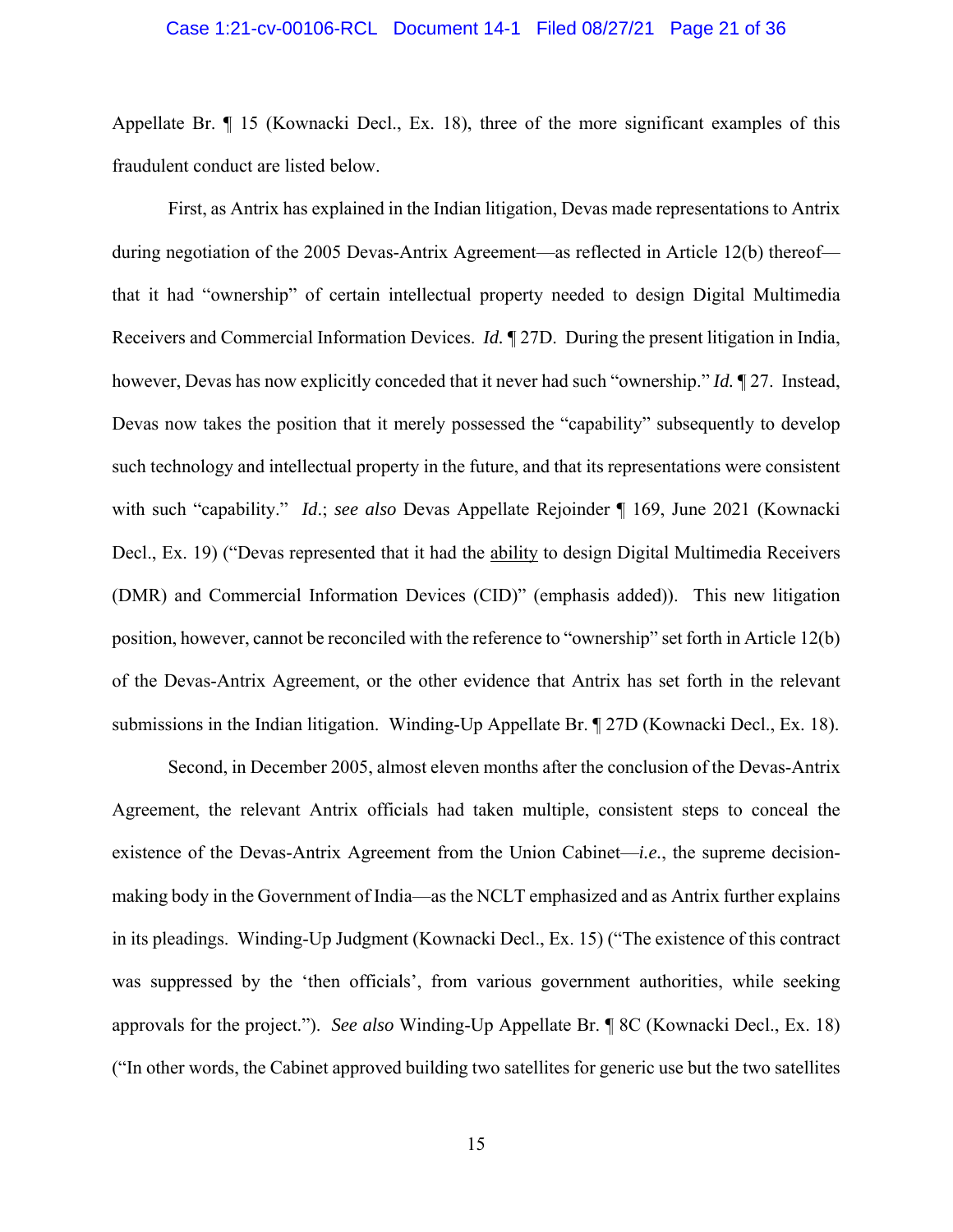### Case 1:21-cv-00106-RCL Document 14-1 Filed 08/27/21 Page 22 of 36

approved by the Cabinet were leased exclusively to Devas fraudulently by the then officials of Antrix and the Cabinet was not aware of this information at the time of approval."). The NCLT further considered it significant that "the SATCOM Policy mandates authorization" of such programs "only by the Indian Administration through its Ministries and Regulatory authorities," whereas "Antrix does not qualify as one falling under [the] Indian Administration of a Department of the Government or a regulatory authority . . . ." Winding-Up Judgment ¶ 21 (Kownacki Decl., Ex. 15). As Antrix itself argues in the Indian litigation, these events demonstrate that Devas was acting in "collusion" with the then Antrix officials to arrange "a back-door deal." Winding-Up Appellate Br. ¶¶ 12B, 18D, 26A(e), 26A(g) (Kownacki Decl., Ex. 18).

Third, two months later in February 2006, when Devas sought approval to bring funds into the country, Devas submitted an application describing a business model that was incompatible with the Devas-Antrix Agreement. Devas's Application to the Government of India's Foreign Investment Promotion Board ("FIPB Application") at 2-3, Feb. 2, 2006 (Kownacki Decl., Ex. 2). The 2005 Devas-Antrix Agreement was never mentioned in the application. *Id.* Whereas the Devas-Antrix Agreement asserted that Devas already owned the relevant technologies and intellectual property, the FIPB application asserted that "[a]l the technologies for providing the services are developed indigenously in India." *See id.* ¶ 10(a). Moreover, the FIPB Application states that services would be provided through a "broadband information download channel," whereas the Devas-Antrix Agreement never mentioned this mode of transmission. *See* Winding-Up Appellate Br.  $\P$  34A(h)(vii). The FIPB application as a whole was also styled as seeking approval merely for "setting up Internet Service Provider (ISP services)," whereas the Devas-Agreement contemplated a significantly broader range of services. Winding-Up Appellate Br. ¶ 34A(h) (Kownacki Decl., Ex. 18). Significantly, Devas also diverted substantial funds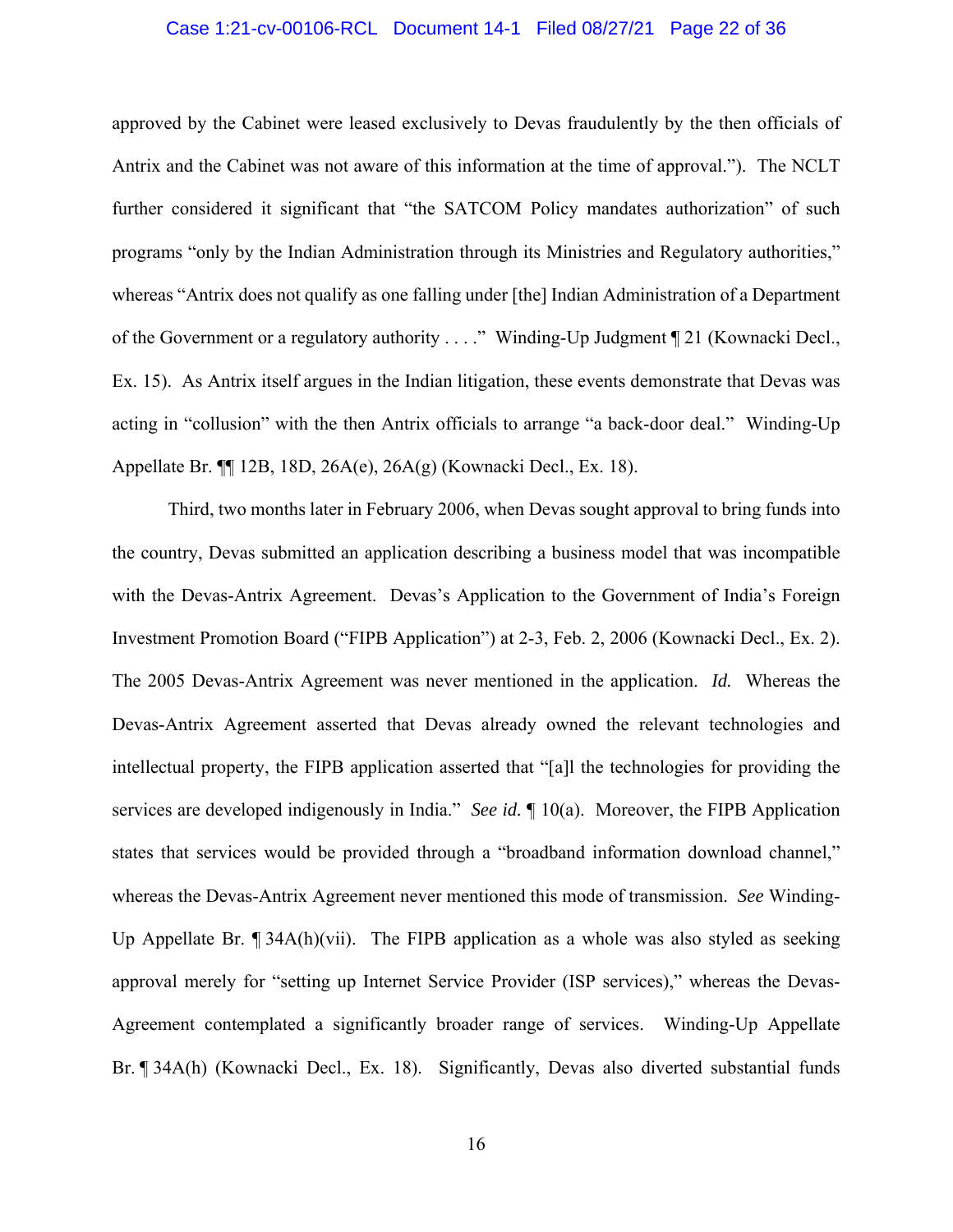### Case 1:21-cv-00106-RCL Document 14-1 Filed 08/27/21 Page 23 of 36

"within and outside India" in order to be used for non-ISP purposes, which was incompatible with the approval received from the FIPB for providing ISP services only. Winding-Up Appellate Br.  $\P$  34A(m)-(n).

After the NCLT judgment was rendered, Petitioners subsequently appealed that judgment to the NCLAT on May 28, 2021. *See* Devas's Appeal to the Supreme Court of India ("Devas Appeal") at 21-22, June 8, 2021 (Kownacki Decl., Ex. 16). Once the NCLAT's judgment is rendered, either party may pursue a further appeal. Initially, Petitioners submitted an interim application to the NCLAT for a stay of the NCLT's winding-up judgment, which was denied on June 7, 2021. *Id.* at 40. The NCLAT rejected the interim application, and the Supreme Court of India likewise rejected Petitioners' appeal against the interim order under Section 423 of the Companies Act (2013) on June 15, 2021. *See* Supreme Court of India's Order in Civil Appeal No. 1848 of 2021 ("Order of the Supreme Court") June 15, 2021 (Kownacki Decl., Ex. 17). Proceedings on the merits are now pending before the NCLAT, and a hearing was held on July 8, 2021. *Id.* Once the NCLAT's judgment is rendered, either party may pursue a further appeal of the merits judgment to the Supreme Court of India as the court of final instance.

#### **Parallel Litigation in Australia, Belgium, England, France, and** F. **Luxembourg**

In parallel, Petitioners are apparently seeking recognition and enforcement of the Quantum Award under the New York Convention in at least five additional jurisdictions. In a court filing in the Southern District of New York, Petitioners claim to have commenced such proceedings "in Belgium on May 25, 2021; in France on May 27, 2021; and in Luxembourg on June 8, 2021." Compl. at ¶ 41 (ECF No. 1), *Devas v. Air India*, No. 1:21-CV-5601 (S.D.N.Y. June 28, 2021). Petitioners further state in that court filing that "[a]n order recognizing the Award in England and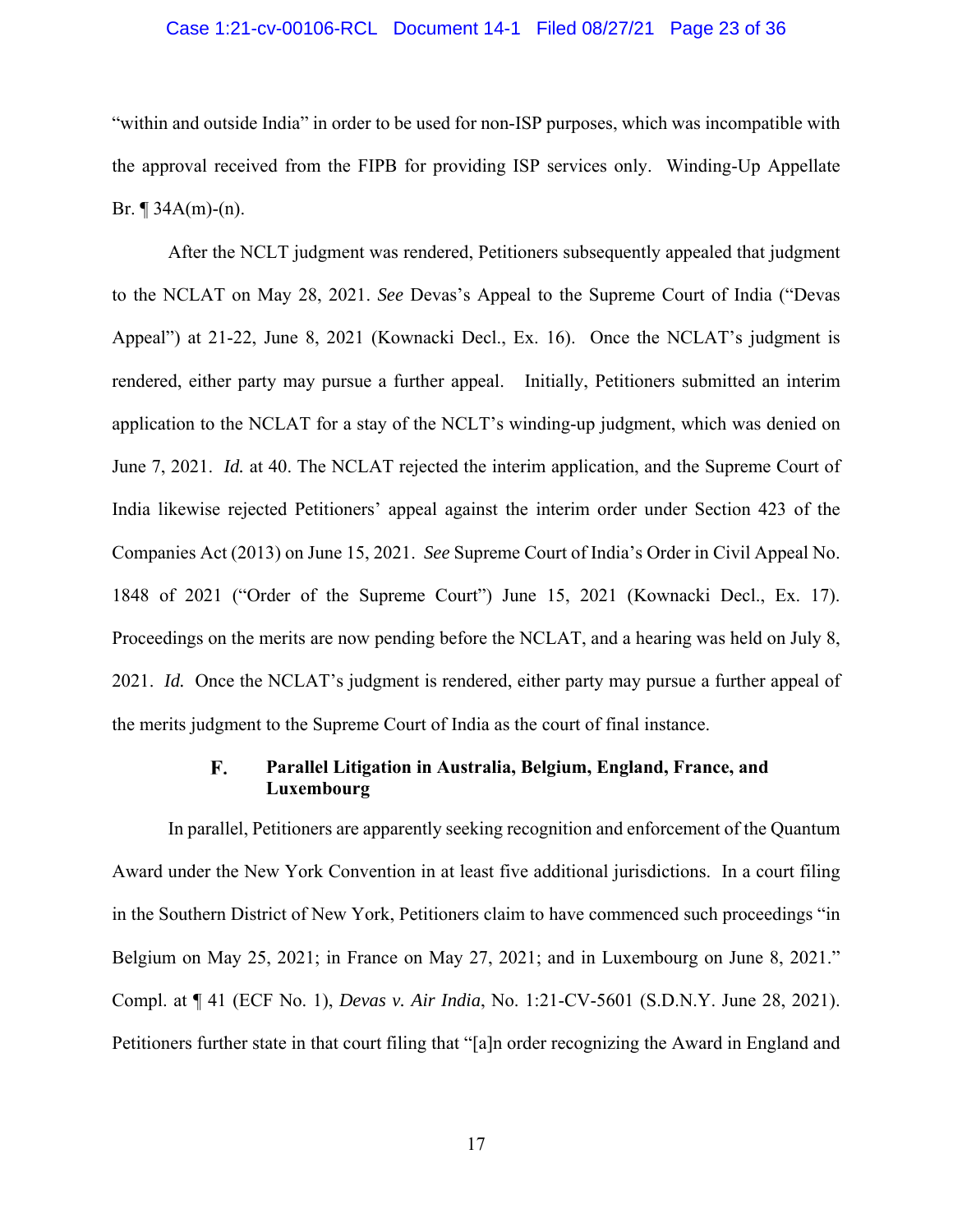#### Case 1:21-cv-00106-RCL Document 14-1 Filed 08/27/21 Page 24 of 36

Wales was granted on May 11, 2021, pending service [*i.e.*, *ex parte*]. An action to confirm the Award in Australia is pending." *Id.*

Some or all of these cases are understood to have proceeded *ex parte* without any involvement from India thus far. In such proceedings, India reserves all rights to raise appropriate defenses in accordance with its sovereign immunity under international law, defenses under the New York Convention, and all other applicable legal rules.

#### **ARGUMENT**

This Court "has broad discretion to stay proceedings as an incident to its power to control its own docket." *Clinton v. Jones*, 520 U.S. 681, 706 (1997) (citing *Landis*, 299 U.S. at 254). In determining whether to grant a stay, a court should "weigh competing interests and maintain an even balance between the court's interests in judicial economy and any possible hardship to the parties." *Belize Soc. Dev. Ltd. v. Gov't of Belize*, 668 F.3d 724, 732–33 (D.C. Cir. 2012) (quotation and citation omitted). In cases such as the present one, this Court also repeatedly has acknowledged the significance of "the interest of international comity." *Hulley II*, 502 F. Supp. 3d at 158; *Cef Energia*, 2020 U.S. Dist. LEXIS 130291, at \*22.

The Motion to Stay should be granted pending the resolution of the Dutch annulment litigation and the Indian winding-up proceeding, both of which are likely to alter or render entirely moot many of the legal and factual questions in this case. In at least seventeen previous rulings,<sup>5</sup>

 $\overline{a}$ 

<sup>5</sup> *See Cube Infrastructure Fund v. Kingdom of Spain*, No. 20-CV-1708 (EGS), Mem. Op. and Order, ECF No. 24, (D.D.C. May 17, 2021); *RREEF Infrastructure (G.P.) Ltd. v. Kingdom of Spain*, No. 1:19-CV-03783 (CJN), 2021 U.S. Dist. LEXIS 63261, at \*8 (D.D.C. Mar. 31, 2021); *Valores Mundiales, S.L. v. Bolivarian Republic of Venezuela*, 1:19-cv-00046(KBJ)(RMM), Min. Order, (D.D.C. Nov. 17, 2020); *NextEra Energy Global Holdings B.V. v. Spain*, No. 19-CV-1618 (TSC), 2020 U.S. Dist. LEXIS 180119, at \*6 (D.D.C. Sept. 30, 2020); *9REN Holding S.A.R.L. v. Spain*, No. 19-CV-1871 (TSC), 2020 U.S. Dist. LEXIS 180117, at \*6 (D.D.C. Sept. 30, 2020); *Cef Energia, B.V. v. Italian Republic*, No. 19-CV-3443 (KBJ), 2020 U.S. Dist. LEXIS 130291, at \*13-14 (D.D.C. July 23, 2020); *Eiser Infrastructure*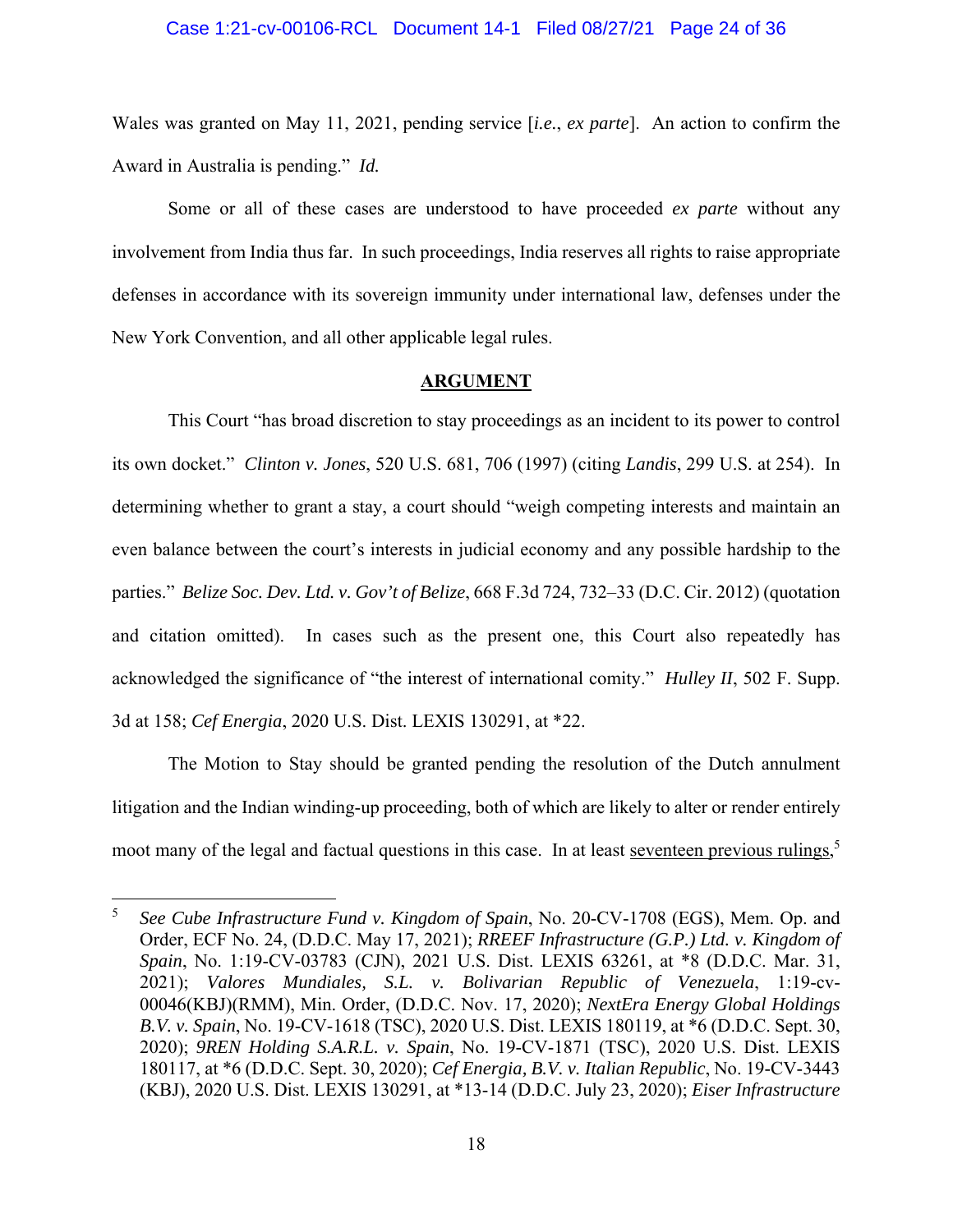### Case 1:21-cv-00106-RCL Document 14-1 Filed 08/27/21 Page 25 of 36

this Court has stayed proceedings in essentially identical circumstances, where a foreign sovereign State has requested a stay pending the results of annulment or set-aside proceedings in another forum. The same relief, at a minimum, should be granted in the present case. Indeed, even where parallel litigation is not a set-aside case, a stay may nonetheless be warranted where parallel litigation "may affect the parties' understanding of the scope of this case going forward, may reorient the parties' arguments, may catalyze a settlement of this matter, may moot the defendants' motion to dismiss, or may resolve the issues raised in this lawsuit in their entirety." *IBT/HERE*, 402 F. Supp. 2d at 293.

### **I. Judicial Economy Will Be Served by a Stay**

l

As this Court has emphasized repeatedly, "'litigating essentially the same issues in two separate forums is not in the interest of judicial economy or in the parties' best interests.'" *Masdar Solar*, 397 F. Supp. 3d at 40 (quoting *Naegele*, 355 F. Supp. 2d at 141); *see also Infrared Envtl. Infrastructure GP Ltd. v. Kingdom of Spain*, No. 20-817 (JDB), 2021 U.S. Dist. LEXIS 120489, at \*16 (D.D.C. June 29, 2021) (granting stay on the basis of judicial economy); *Hulley II*, 502 F. Supp. 3d at 161 (same); *9REN Holding S.A.R.L. v. Kingdom of Spain*, No. 19-cv-1871 (TSC), 2020 U.S. Dist. LEXIS 180117, at \*6 (D.D.C. Sept. 30, 2020) (same); *NextEra Energy Glob. Holdings* 

*Ltd. v. Kingdom of Spain*, No. 1:18-CV-1686 (CKK), Order Staying Case, ECF No. 51, (D.D.C. Feb. 13, 2020); *Infrastructure Servs. Luxembourg S.a.r.l. v. Kingdom of Spain*, No. 1:18-CV-1753 (EGS), Min. Order, (D.D.C. July 15, 2020); *Hulley II*, 502 F. Supp. 3d at 158; *Unión Fenosa Gas S.A. v. Arab Republic of Egypt*, No. 18-CV-2395 (JEB), 2020 U.S. Dist. LEXIS 98645, at \*5-6, \*15 (D.D.C. June 4, 2020); *Masdar Solar & Wind Cooperatief U.A. v. Kingdom of Spain*, No. 1:18-CV-2254 (JEB), Order 1-2, ECF No. 29, (D.D.C. Sept. 18, 2019); *Karkey Karadeniz v. Islamic Republic of Pakistan*, No. 1:18-cv-01461(RJL), Min. Order, (D.D.C. July 24, 2019); *Gretton Ltd. v. Republic of Uzbekistan*, No. 18-CV-1755 (JEB), 2019 U.S. Dist. LEXIS 18990, at \*19-20 (D.D.C. Feb. 6, 2019); *Stati v. Republic of Kazakhstan*, No. 14-CV-1638 (ABJ) (ZMF), Min. Order, (D.D.C. Aug. 15, 2017); *Stati v. Republic of Kazakhstan*, 199 F. Supp. 3d 179, 193 (D.D.C. 2016); *Hulley*, 211 F. Supp. 3d at 288; *Getma Int'l v. Republic of Guinea*, 142 F. Supp. 3d 110, 119 (D.D.C. 2015).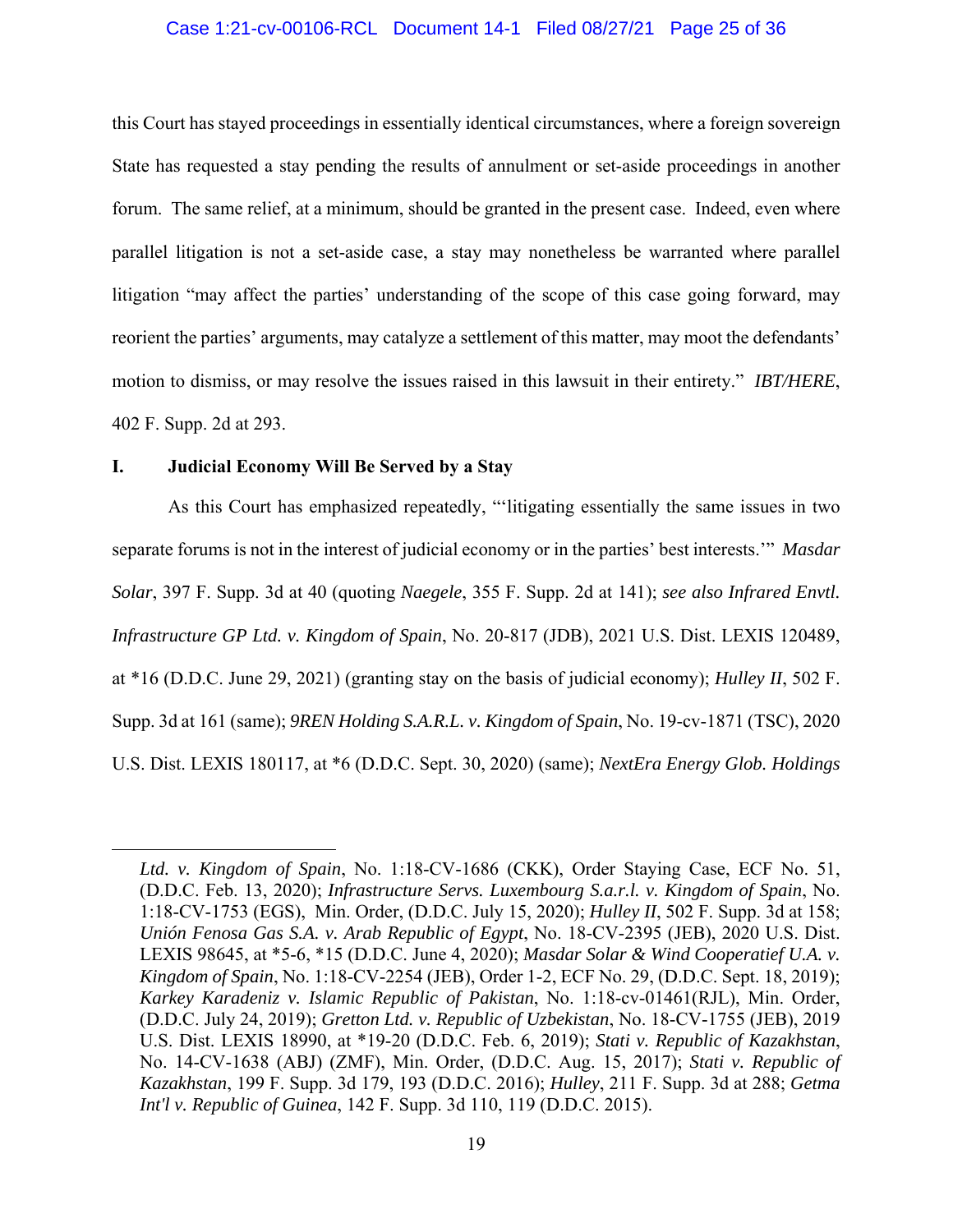#### Case 1:21-cv-00106-RCL Document 14-1 Filed 08/27/21 Page 26 of 36

*B.V. v. Kingdom of Spain*, No. 19-cv-1618 (TSC), 2020 U.S. Dist. LEXIS 180119, at \*6 (D.D.C. Sept. 30, 2020) (granting stay on this basis); *Cef Energia*, 2020 U.S. Dist. LEXIS 130291, at \*15 (same); *IBT/HERE*, 402 F. Supp. 2d at 293 (same).

This common-sense principle is exemplified by the present case. In light of the extensive overlap of issues between the parallel Dutch, Indian, and U.S. proceedings, judicial economy favors a stay in at least three different respects.

First, a successful annulment in the Netherlands likely would render the Award unenforceable under Article  $V(1)(e)$  of the New York Convention, thus significantly reducing the scope of the task facing this Court. *Hulley II*, 502 F. Supp. 3d at 154 (explaining that, "[i]f the Dutch courts, which have primary jurisdiction, set aside the Awards, resolving jurisdictional issues in this case may be a fruitless exercise") (quotation and citation omitted). Under Article  $V(1)(e)$ , "a secondary Contracting State normally may not enforce an arbitration award that has been lawfully set aside by a 'competent authority' in the primary Contracting State." *TermoRio*, 487 F.3d at 935. As the D.C. Circuit has explained, "an arbitration award does not exist to be enforced in other Contracting States if it has been lawfully 'set aside' by a competent authority in the State in which the award was made." *Id.* at 936 (emphasis added). Consequently, if India ultimately prevails based upon any of the grounds raised before the Dutch Supreme Court (as to the Merits Award) or the District Court of The Hague (as to the Quantum Award), then Petitioners will have "no cause of action" in the U.S. litigation. *Hulley I*, 211 F. Supp. 3d at 282.

Even if India is not successful or is only partially successful in the annulment proceedings, the resulting annulment decisions in the Dutch litigation nonetheless would assist this Court in analyzing the overlapping issues "at a minimum, by virtue of [their] persuasive value." *RREEF Infrastructure*, 2021 U.S. Dist. LEXIS 63261, at \*8 (quoting *Hulley I*, 211 F. Supp. 3d at 284)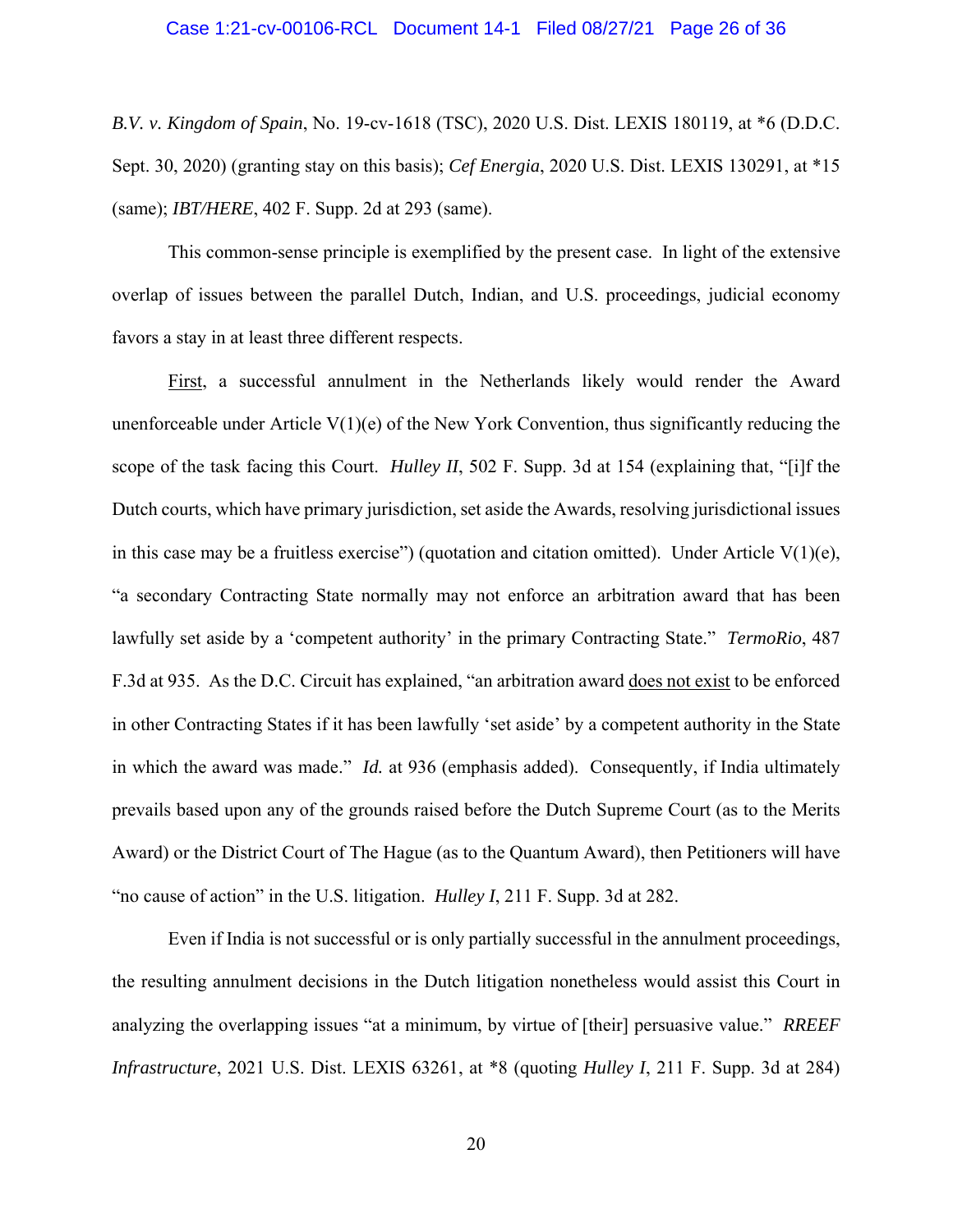#### Case 1:21-cv-00106-RCL Document 14-1 Filed 08/27/21 Page 27 of 36

(granting a stay); *Masdar Solar*, 397 F. Supp. 3d at 40 (same); *NextEra*, 2020 U.S. Dist. LEXIS 180119, at \*6 (same). Similarly, the Indian proceedings will potentially clarify both the facts and the Indian legal principles relating to India's arguments under the New York Convention. These may include, but are not limited to, India's arguments pertaining to the relationship between Petitioners' acts of fraud and the so-called legality clause under the BIT. *See* BIT, Article 1(a) (providing that "'investment' means every kind of asset established or acquired under the relevant laws and regulations of the Contracting party" (emphasis added)). Such arguments may also potentially relate to how Petitioners' acts of fraud implicate questions of arbitrability and public policy under Article  $V(2)(a)$  and  $V(2)(b)$  of the New York Convention.

Second, a stay also will conserve judicial resources by safeguarding any judgment of this Court from remand and reconsideration. If the U.S. enforcement action proceeds before the Dutch courts render a final decision on enforceability of the Quantum Award, then any judgment issued by this Court remains vulnerable to being upended in the event that the Quantum Award is ultimately annulled in the Netherlands. *See TermoRio S.A. E.S.P.*, 487 F.3d at 936 ("'mechanical application of domestic arbitral law'" to a foreign award that is subsequently set aside "'would seriously undermine finality and regularly produce conflicting judgments'") (quoting *Baker Marine, Ltd. v. Chevron, Ltd.*, 191 F.3d 194, 197 n.2 (2d Cir. 1999)).

Case law shows the wisdom of staying U.S. enforcement proceedings during parallel annulment or set-aside proceedings. In *Thai-Lao Lignite (Thail.) Co. v. Gov't of the Lao People's Democratic Republic*, 864 F.3d 172, 178-79 (2d Cir. 2017), the Second Circuit upheld the district court's recognition of a Malaysian arbitral award under the New York Convention. Shortly thereafter, the Malaysian courts set aside the Malaysian arbitral award under Malaysian law. *Id.* at 180. The U.S. district court thus was obliged to vacate its prior judgment under Rule 60(b)(5)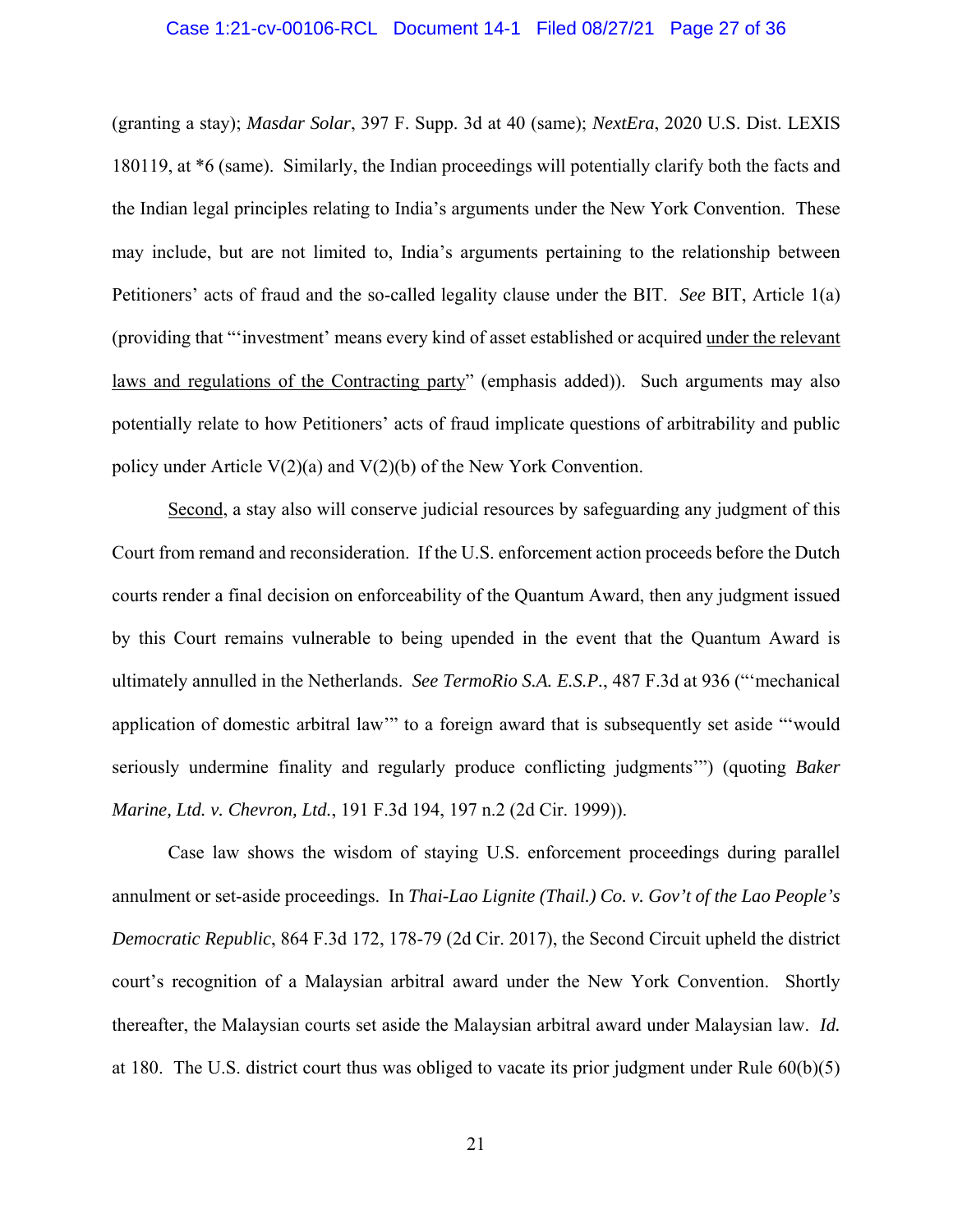#### Case 1:21-cv-00106-RCL Document 14-1 Filed 08/27/21 Page 28 of 36

of the Federal Rules of Civil Procedure. *Id.* at 180–81. The U.S. proceedings then returned for a second time to the Second Circuit, where vacatur was affirmed—but not until after the *Thai-Lao Lignite* case had wasted the U.S. courts' time and resources for seven years. *Id.* at 191.

There are many such examples. In the recent *Eiser* case, a district judge prudently stayed enforcement while a parallel annulment was pending, and the petitioner ultimately withdrew the U.S. enforcement proceeding after the annulment was successful. Stipulation of Dismissal at 2 (ECF No. 63), *Eiser Infrastructure Ltd. v. Kingdom of Spain*, No. 1:18-cv-1686 (CKK) (D.D.C. June 4, 2021) ("Due to the annulment of the Award, the Parties agree that this case is now moot."). Another district judge imposed a stay "pending the outcome of Guinea's attempt to have the award annulled," which was ultimately successful—thus leading to refusal of enforcement under Article V(1)(e) of the New York Convention. *See Getma Int'l v. Republic of Guinea*, 191 F. Supp. 3d 43, 45, 55 (D.D.C. 2016), *aff'd* 862 F.3d 45, 50 (D.C. Cir. 2017). In a third case, the Second Circuit was compelled to remand a judgment of enforcement because, while the appeal was pending, a court of the primary jurisdiction set aside the award after the U.S. district court had enforced it. *See Corporación Mexicana de Mantenimiento Integral. S. de R.L. de C.V. v. Pemex Exploración y Producción (Corporación Mexicana)*, No. 10-4656, 2012 U.S. App. LEXIS 27054, at \*2 (2d Cir. Feb. 16, 2012) (remanding case to determine the relevance of a judgment annulling the underlying arbitral award).

In light of these cautionary tales, courts in this District have consistently embraced the more prudent approach—stay pending set-aside. *See RREEF Infrastructure*, 2021 U.S. Dist. LEXIS 63261, at \*8 ("If this Court were to affirm an award that [the parallel proceeding] later annuls, '[m]ore expensive litigation involving more complex issues would result.'") (quoting *Getma Int'l*, 142 F. Supp. at 114); *Hulley II*, 502 F. Supp. 3d at 155 ("[A]ny decision predicated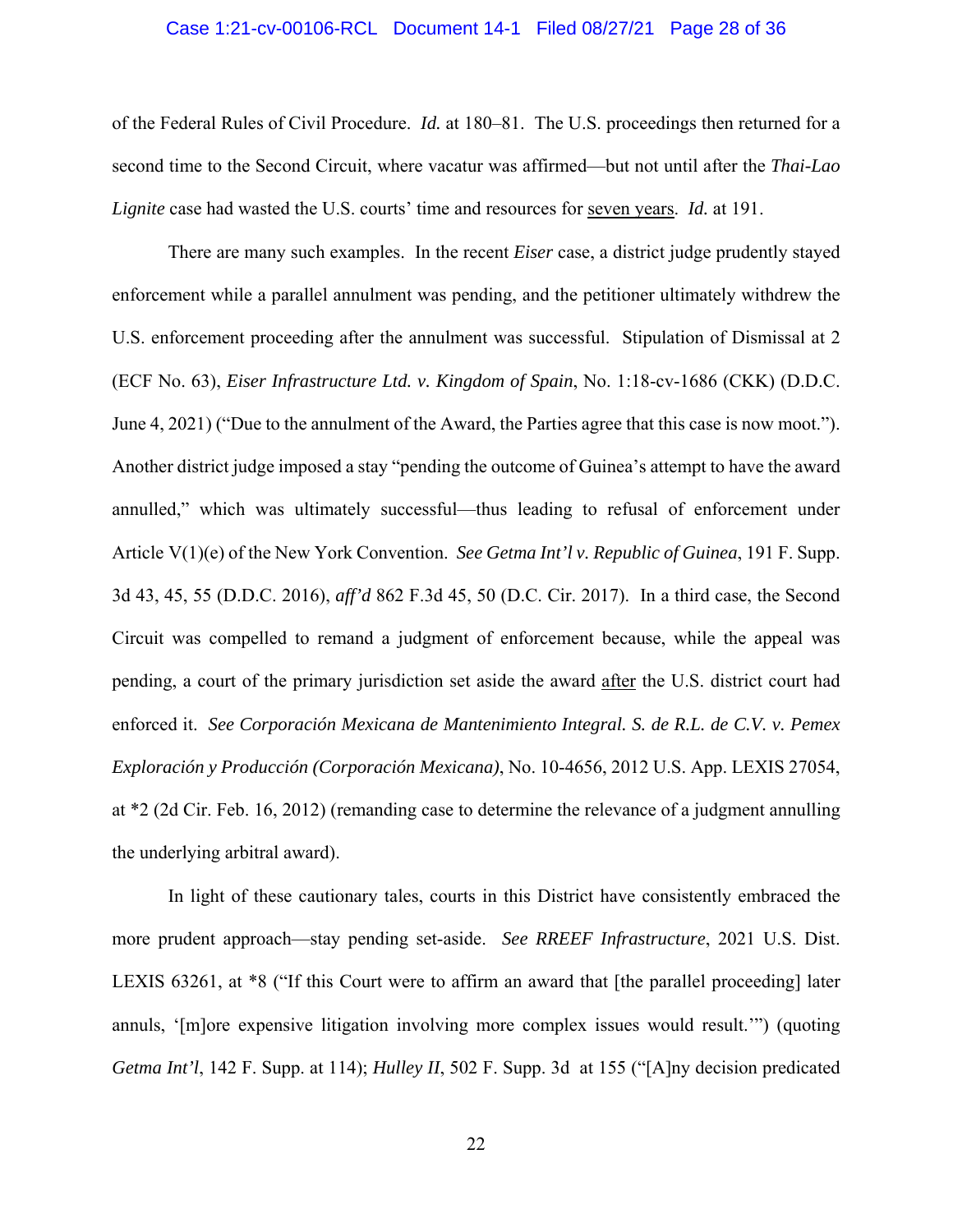### Case 1:21-cv-00106-RCL Document 14-1 Filed 08/27/21 Page 29 of 36

even remotely on [an undecided annulment proceeding] . . . would necessarily result in more litigation than otherwise would occur if the instant proceedings were halted pending the outcome of Dutch litigation."); *Gretton Ltd. v. Republic of Uzbekistan*, No.18-1755(JEB), 2019 U.S. Dist. LEXIS 18990, at \*11 (D.D.C. Feb. 6, 2019) ("If the Court were to side with [one of the parties] now and then [the other party] were to win on appeal in [the primary jurisdiction], [the parties] could well be back in a U.S. court . . . litigating some of the issues raised in this case all over again. That is hardly the kind of efficient dispute resolution that arbitration is meant to serve."). A stay thus provides the best means of conserving judicial resources and mitigates the risk of issuing a decision that is subsequently undermined by a set-aside ruling in the Netherlands.

Third, a stay will prevent the type of "'fractured and disorderly' and unnecessary litigation" presently pursued by Petitioners, but disfavored by this Court. *Hulley I*, 211 F. Supp. 3d at 285 (quoting *Seneca Nation of Indians v. U.S. Dep't of Health & Human Servs.*, 144 F. Supp. 3d 115, 118–19 (D.D.C. 2015)). Indeed, this Court consistently has found that litigating the same issues simultaneously in even just two jurisdictions does not serve judicial economy. *See Masdar Solar*, 397 F. Supp. 3d at 40. Here, by contrast, there are already three proceedings ongoing in India and the Netherlands, while Petitioners' parallel lawsuits have now apparently proliferated across at least five more jurisdictions (Australia, Belgium, England, France, and Luxembourg), not counting the District of Columbia. *See* Compl. at ¶ 41 (ECF No. 1), *Devas v. Air India*, No. 1:21-CV-5601 (S.D.N.Y. June 28, 2021). Petitioners' fractured and disorderly approach creates a substantial risk of conflicting results in addition to the inevitably duplicative waste of resources.

Unsurprisingly, this type of "litigation quagmire" is disfavored. *Hulley II*, 502 F. Supp. 3d at 156 ("Absent a stay, history may be forced to repeat itself with yet additional litigation to retrieve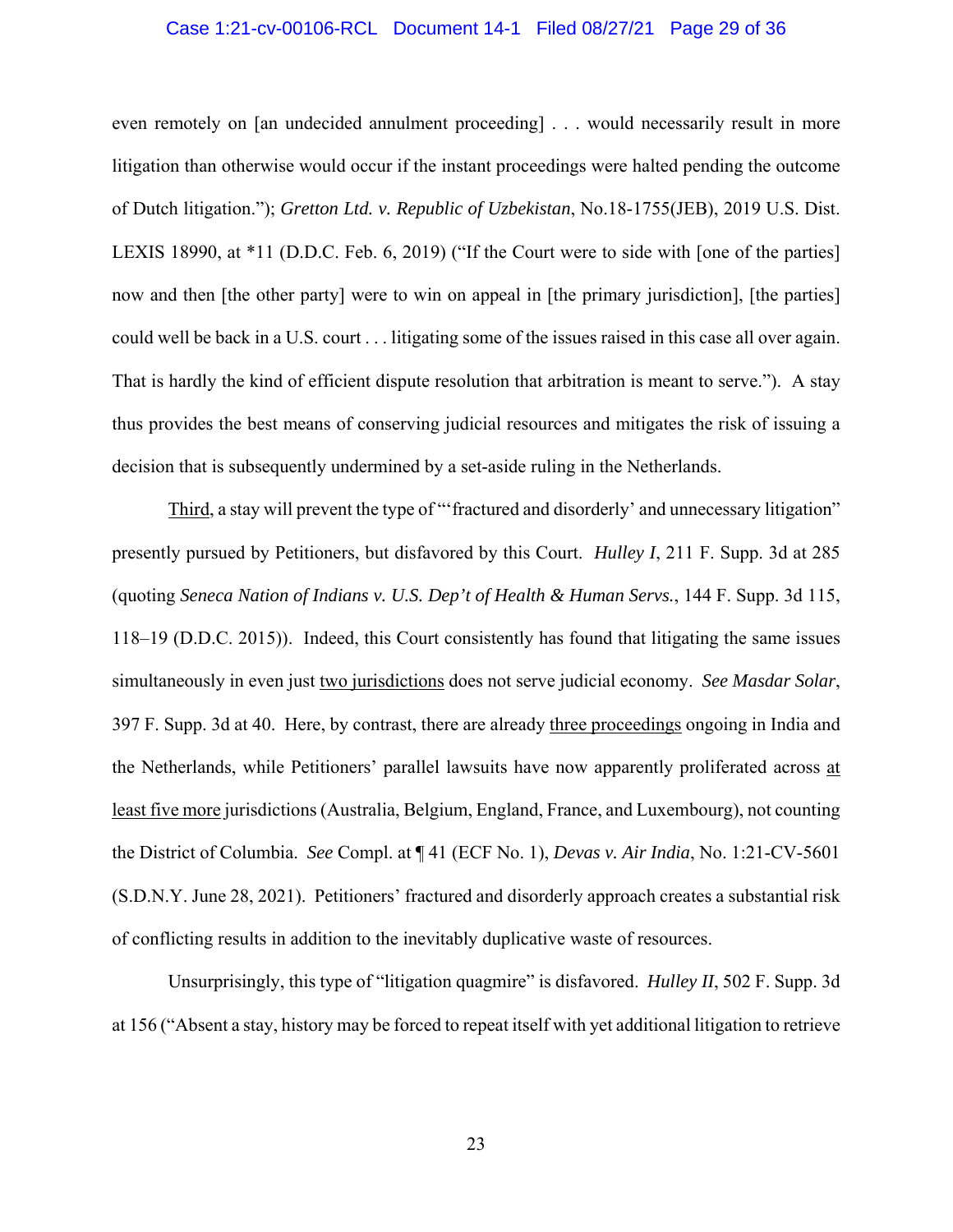#### Case 1:21-cv-00106-RCL Document 14-1 Filed 08/27/21 Page 30 of 36

seized property. To put it simply, this is a litigation quagmire that a stay would forestall  $\dots$ ."). Considerations of judicial economy, therefore, will be best served by staying this case.

### **II. International Comity Will Be Served by a Stay**

This case involves a Dutch arbitration regarding a dispute between India and a group of Mauritian entities under an international treaty to which the United States is not a party. This Court's premature intervention into this dispute, therefore, would be contrary to international comity. As emphasized in *Masdar Solar*:

Interests of comity . . . are especially strong where a foreign parallel proceeding is ongoing . . . and there is a possibility that the award will be set aside, since a court may be acting improvidently by enforcing the award prior to the completion of the foreign proceedings.

397 F. Supp. 3d at 40 (emphasis in original) (internal citation omitted); *see also Laker Airways Ltd. v. Sabena, Belgian World Airlines*, 731 F.2d 909, 937 (D.C. Cir. 1984) (explaining that the "central precept of comity . . . fosters international cooperation and encourages reciprocity, thereby promoting predictability and stability through satisfaction of mutual expectations"); *Hulley II*, 502 F. Supp. 3d at 158 ("[T]he interest of international comity and orderly litigation are best served by imposing a stay pending final judgment in the primary jurisdiction on a set-aside proceeding").

The concerns expressed in *Masdar Solar* are directly at play here. Any decision in the present case will require this Court to determine a number of dispositive issues that are currently being litigated in the Netherlands and India, including whether India agreed to arbitrate with Petitioners and whether Petitioners committed fraud in India. It would be contrary to the precept of international comity for this Court to "wade into this territory unnecessarily," as held repeatedly in prior decisions. *Masdar Solar*, 397 F. Supp. 3d at 40; *see also Infrared*, 2021 U.S. Dist. LEXIS 120489, at \*15 (same); *9REN Holdings*, 2020 U.S. Dist. LEXIS 180117, at \*6 (same). This consideration is particularly acute given that the United States is not a party to the Mauritius-India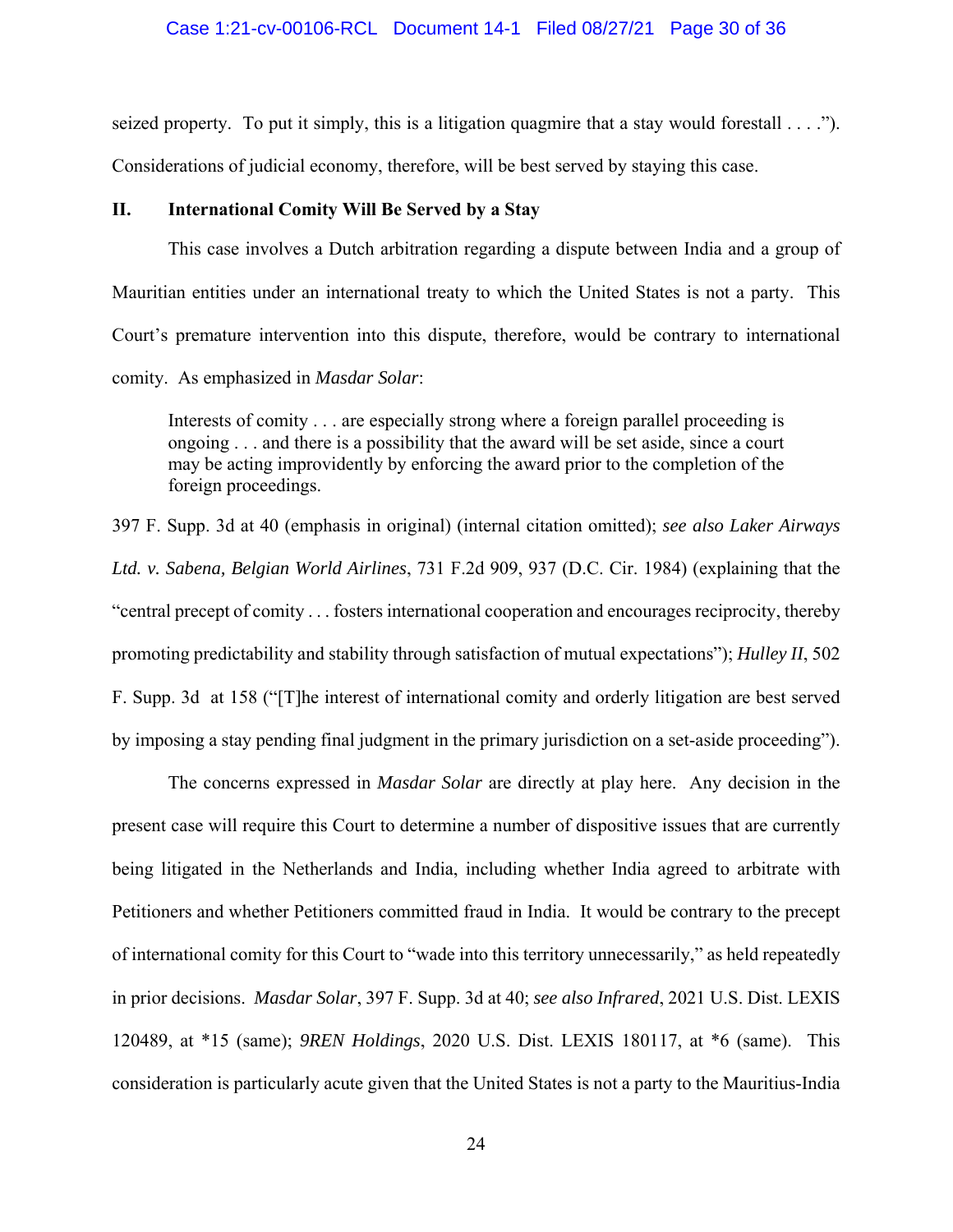### Case 1:21-cv-00106-RCL Document 14-1 Filed 08/27/21 Page 31 of 36

BIT and lacks the Dutch courts' interest as the seat of the underlying arbitration. *E.g.*, *Hulley II*, 502 F. Supp. 3d at 157 (explaining that "another aspect of international comity militating in favor of a stay" is the fact that the case involves "the proper interpretation and application of [a treaty], to which the United States is not a signatory").

Comity also requires this Court to defer to the Indian judicial system in the resolution of questions of Indian law—such as the questions now pending before the NCLAT in the appeal which Petitioners themselves have commenced. Winding-Up Appellate Br. ¶ 1 (Kownacki Decl., Ex. 18). In this regard, the Supreme Court recently addressed the proper methodology for "the determination of an issue of foreign law" under Federal Rule of Civil Procedure 44.1. *Animal Sci. Prods. v. Hebei Welcome Pharm. Co.*, 138 S. Ct. 1865, 1874 (2018). Embracing an analogy to the federal courts' longstanding approach to interpreting state law (*i.e.*, the law of a state of the Union rather than a foreign state), the Supreme Court confirmed that "a decision of the State's highest court" is indeed "binding on the federal courts" with respect to the law of the foreign state. *Id.* at 1868 (citations and quotation marks omitted). It is thus imprudent and inappropriate for this Court to resolve issues arising under Indian law prematurely, while parallel proceedings are ongoing in India.

In accordance with this principle, this Court and other federal courts routinely stay proceedings awaiting a foreign court's determination of foreign law. *CPConstruction Pioneers Baugesellschaft Anstalt v. Gov't of Republic of Ghana*, 578 F. Supp. 2d 50, 54 (D.D.C. 2008) (staying litigation because "it would have to decide an intricate point of Ghana law that is more properly decided by a Ghana court"), amended by 578 F. Supp. 2d 48, 49 (D.D.C. 2008); *Consorcio Rive S.A. de C.V. v. Briggs of Cancun, Inc*., No. 99-CV-2204, 2000 U.S. Dist. LEXIS 899, at \*10 (E.D. La. Jan. 25, 2000) ("The Mexican action to nullify the award involves issues of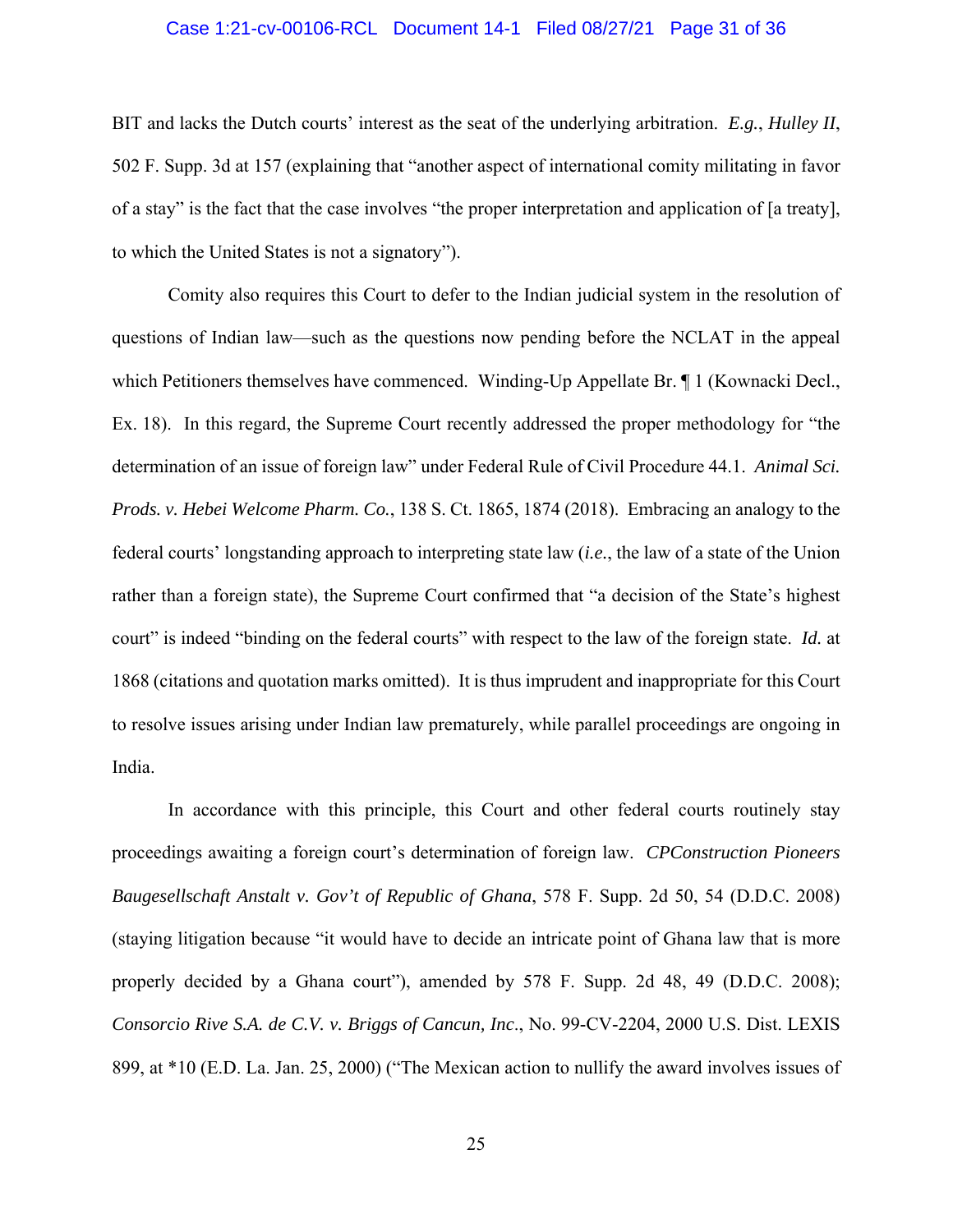#### Case 1:21-cv-00106-RCL Document 14-1 Filed 08/27/21 Page 32 of 36

Mexican law, which the Mexican courts are better situated than this Court to resolve. This action should be stayed pending the outcome of the Mexican proceedings."); *Caribbean Trading & Fid. Corp. v. Nigerian Nat'l Petroleum Corp.*, No. 90-CV-4169(JFK), 1990 U.S. Dist. LEXIS 17198, at \*20–21 (S.D.N.Y. Dec. 18, 1990) (staying potential confirmation and enforcement of arbitral award because "[t]he contract is governed by the law of Nigeria, and the Nigerian courts are better equipped than this Court to determine the proper application of that law"); *Fertilizer Corp. of India v. IDI Mgmt., Inc*., 517 F. Supp. 948, 962 (S.D. Ohio 1981) ("[I]n order to avoid the possibility of an inconsistent result, this Court has determined to adjourn its decision on enforcement of the . . . [a]ward until the Indian courts decide with finality whether the award is correct under Indian  $law.'$ ).

In the present case, therefore, this Court should likewise stay the present litigation to avoid the possibility of multiple conflicting judgments in violation of the principle of international comity.

## **III. The Balance of Hardships Overwhelmingly Favors a Stay**

The possible hardships to each party also favor India, which will be significantly burdened in several respects if a stay is not granted.

 First, without a stay, India will be forced to expend significant resources challenging the validity of the Awards in multiple fora. In this regard, courts have noted that a foreign State would "undeniably be burdened by having to attack the validity of [an] arbitral award in two forums" simultaneously, particularly where the primary jurisdiction is outside of the United States. *Masdar Solar*, 397 F. Supp. 3d at 40 (emphasis added). Without a stay, as stated above, India would not only have to challenge the validity of the Awards in the Netherlands, but also—due to Petitioners' tactics and gamesmanship—in the United States, as well as in Australia, Belgium, England, France, and Luxembourg, where Petitioners allegedly have commenced *ex parte* proceedings.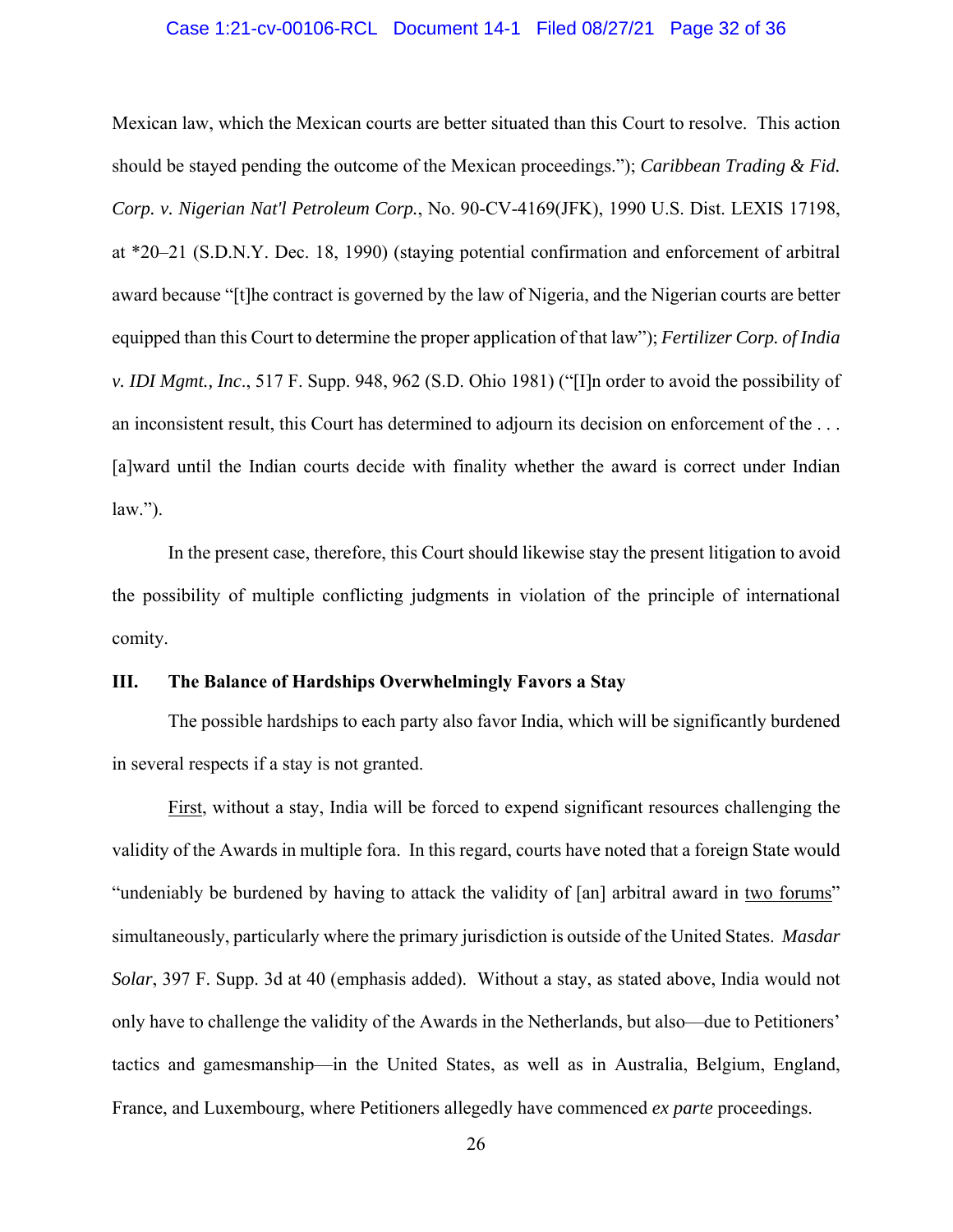### Case 1:21-cv-00106-RCL Document 14-1 Filed 08/27/21 Page 33 of 36

 Second, India would suffer severe hardship if the Award is enforced and the Dutch courts set aside the Award on any of the multiple grounds asserted by India, which would eliminate India's liability for any damages. The size of the Quantum Award and the fact that it is yet subject to reversal weighs in favor of a stay. *See Unión Fenosa Gas, S.A*, 2020 U.S. Dist. LEXIS 98645, at \*12–13 (concluding that "[t]he Court is loath to plunge so deeply into a sovereign's treasury . . . if there is a chance that the award might be set aside or mitigated to some extent").

 In this regard, courts in this District have consistently recognized the "very real harm" of a foreign State's assets being seized during the potential execution of a judgment where the primary jurisdiction's courts could later "determine that the award was improper." *Getma*, 142 F. Supp. 3d at 118 (quoting *Jorf Lasfar Energy Co., S.C.A. v. AMCI Exp. Corp.*, No. 05-CV-0423, 2005 U.S. Dist. LEXIS 34969, at \*10 (W.D. Pa. Dec. 22, 2005)); *see also RREEF Infrastructure*, 2021 U.S. Dist. LEXIS 63261, at \*8 ("[I]f the Court were to confirm the award now, Spain could face the arduous task of trying to recover seized assets if its annulment application before the ICSID proves successful."); *see also Novenergia II – Energy & Env't (SCA) v. Kingdom of Spain*, No. 18-CV-01148 (TSC), 2020 U.S. Dist. LEXIS 12794, at \*10 (D.D.C. Jan. 27, 2020) ("[T]he risk of premature enforcement could result in [a foreign State] trying to recover assets seized during this action if it were to prevail in the [set aside] proceedings."); *Masdar Solar*, 397 F. Supp. 3d at 40 (emphasizing the burden to a foreign State arising from "ultimately having to recover assets seized during this action should the annulment proceeding go its way"). If the Court were prematurely to confirm the Quantum Award, which the Dutch courts may later annul, India would face the onerous task of trying to recover seized assets. *Hulley II*, 502 F. Supp. 3d at 156 (describing "costly proceedings to retrieve the property when the Awards were set aside by the Dutch District Court").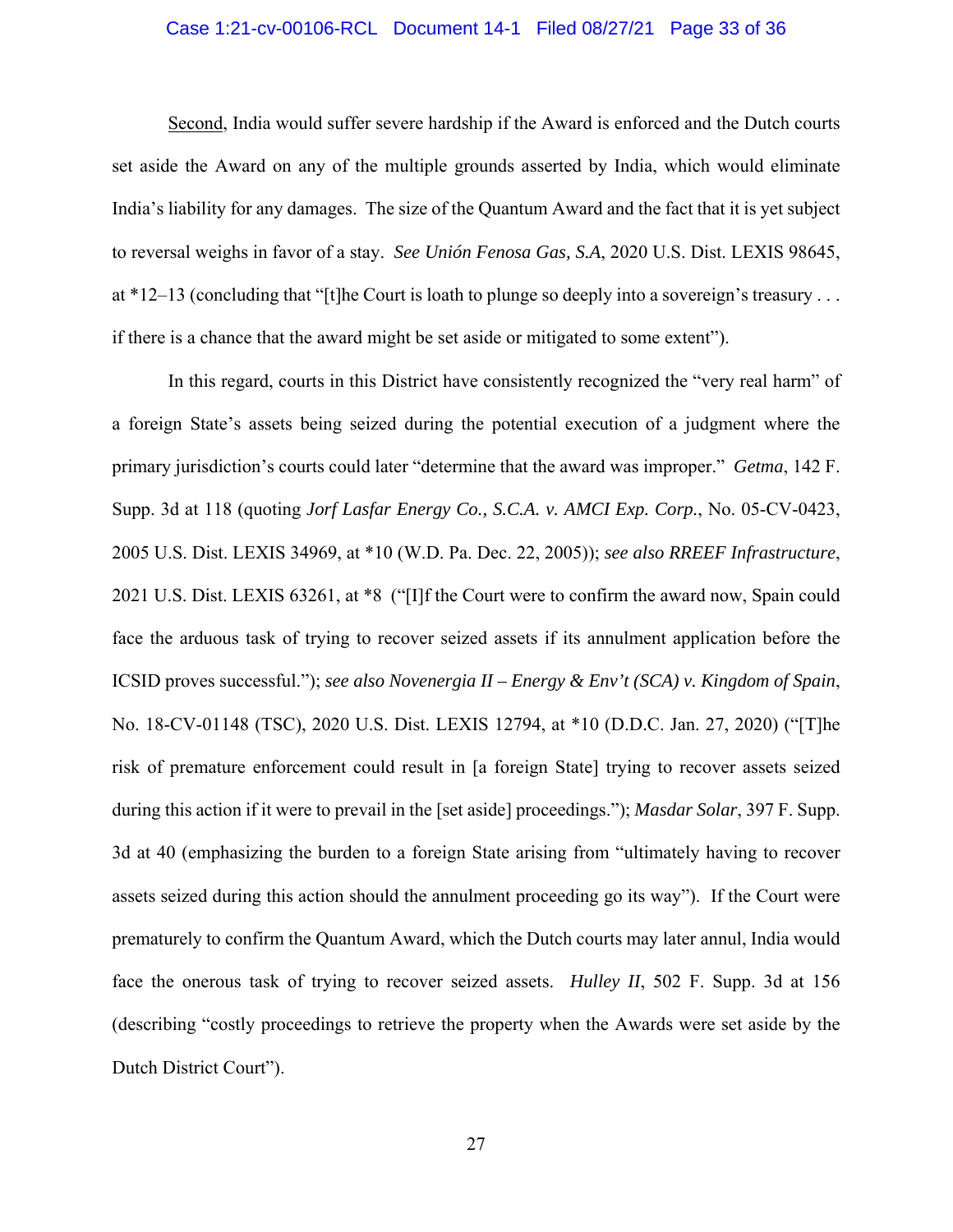#### Case 1:21-cv-00106-RCL Document 14-1 Filed 08/27/21 Page 34 of 36

 Third, the hardship resulting from the COVID-19 pandemic also weighs heavily in favor of a stay. *See Unión Fenosa Gas, S.A*, 2020 U.S. Dist. LEXIS 98645, at \*13–15 (warning against premature enforcement of an arbitral award "during a period of immense uncertainty" stemming from "an unprecedented global pandemic"). A global health crisis is not the right moment to engage in "unnecessary expenditure of time and money on discovery," as many courts have noted. *Boger v. Citrix Sys.*, No. 8:19-cv-01234-PX, 2020 U.S. Dist. LEXIS 71072, at \*4 (D. Md. Apr. 22, 2020) (granting stay due, in part, to "unprecedented disruption because of the COVID-19 pandemic"); *see also Qxmédical, LLC v. Vascular Sols., LLC*, No. 17-CV-1969 (PJS/TNL), 2020 U.S. Dist. LEXIS 118305, at \*4 (D. Minn. July 7, 2020) (granting stay in part because of "the impact of the COVID-19 pandemic on the Court's operations"); *Divx, LLC v. Netflix, Inc.*, No. CV 19-1606 PSG, 2020 U.S. Dist. LEXIS 100327, at \*6–7 (C.D. Cal. May 11, 2020) (granting stay and noting that "[t]he coronavirus pandemic is also a relevant consideration").

Although India has started to turn the corner in reducing the number of new cases and increasing the number of vaccinated individuals, COVID-19 has taken a grave toll on the country. India has more than 30 million confirmed cases and more than 436,000 deaths. Gov't of India Ministry of Health and Family Welfare, *COVID-19 Statistics*, https://www.mohfw.gov.in (last visited Aug. 27, 2021) (Kownacki Decl., Ex. 20). The global pandemic also has strained India's economy. India's gross domestic product ("GDP") is estimated to contract 7.3% in fiscal year 2020-2021—its first economic contraction since 1979. *See* Gov't of India Public Debt Management Quarterly Report, ¶ 1.2, June 2021 (Kownacki Decl., Ex. 21). Relatedly, India's fiscal profile has been harmed by the ongoing pandemic, with its public debt growing nearly 23% between April 2020 and March 2021, according to recent statistics. *Id.* ¶ 2.1.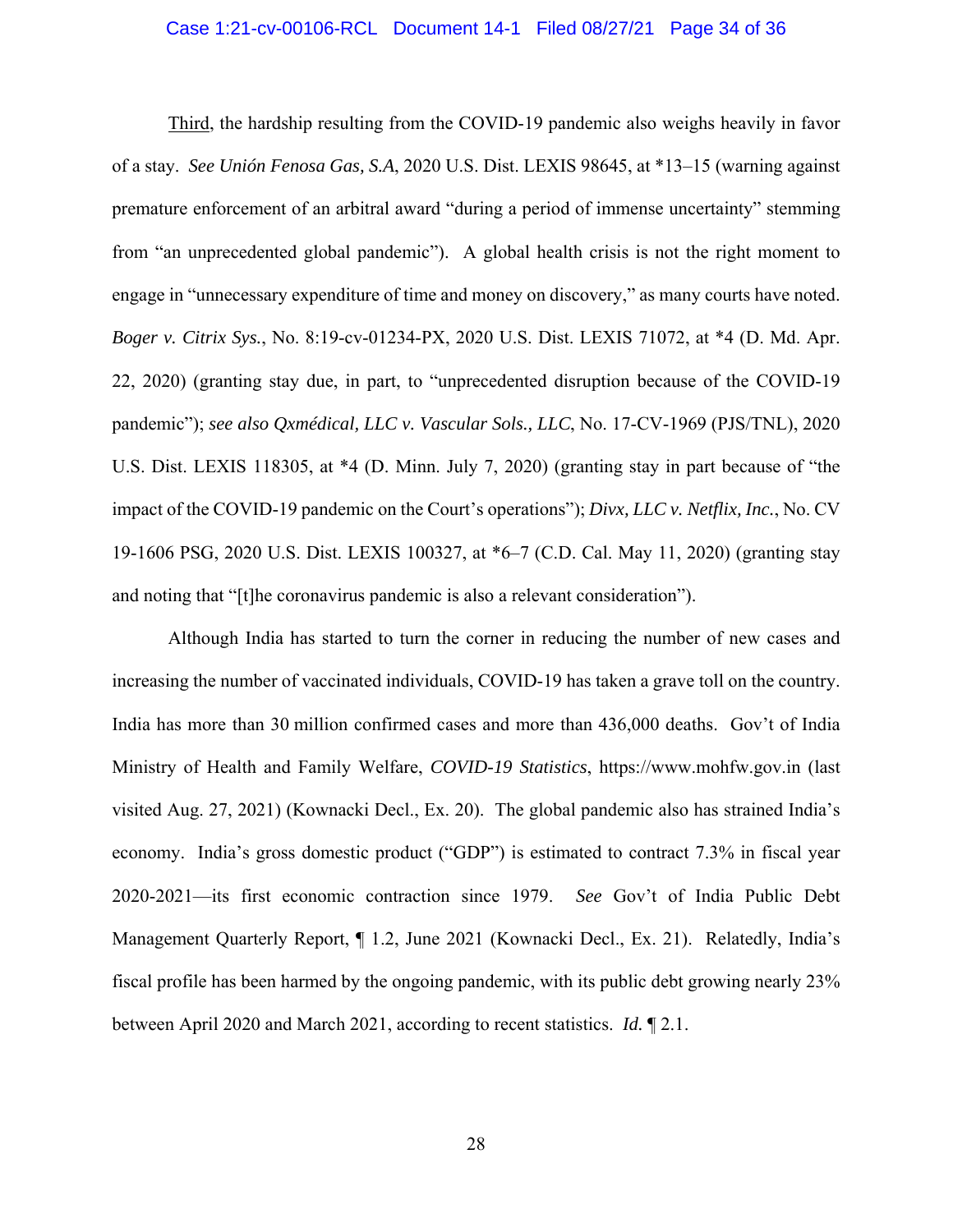### Case 1:21-cv-00106-RCL Document 14-1 Filed 08/27/21 Page 35 of 36

In these unprecedented circumstances, extracting nearly US \$ 120 million from India—in particular when those funds could ultimately be returned to India—before the Dutch and Indian proceedings run their course is likely to have considerable ramifications. Fundamentally, a premature enforcement in this case would result in burdensome and unnecessary harm to India, at a time when the global pandemic makes such a result inappropriate and unjustifiable.

 Conversely, Devas will experience no substantial hardship from staying proceedings until clarity emerges from the set-aside proceedings in the Netherlands and the winding-up proceeding in India. Devas can be expected to assert an "interest in expeditiously collecting an award." *Masdar Solar*, 397 F. Supp. 3d at 40. As courts in this District have previously found, however, this concern is not dispositive where "hasty enforcement . . . present[s] a 'clear case of hardship or inequity,'" as described above. *Id.* (citing *Landis*, 299 U.S. at 255). In any event, the accrual of post-award interest can easily compensate for any delay should Devas succeed in the set-aside proceedings. *RREEF Infrastructure*, 2021 U.S. Dist. LEXIS 63261, at \*8–9 (holding that the importance of "quickly collecting [an] arbitral award" is "less acute" where interest continues to accrue on the award); *Novenergia II*, 2020 U.S. Dist. LEXIS 12794, at \*9–11 (finding that setaside proceedings lasting more than four years did not outweigh hardships on foreign State and that any delay in obtaining the award could be compensated with interest).

The Court, therefore, should conclude that the balance of hardships overwhelmingly weighs in favor of a stay.

#### **CONCLUSION**

For the reasons stated above, India respectfully requests that the Court stay this U.S. action pending resolution of the set-side proceedings in the Dutch courts and the winding-up proceeding in the Indian judicial system.